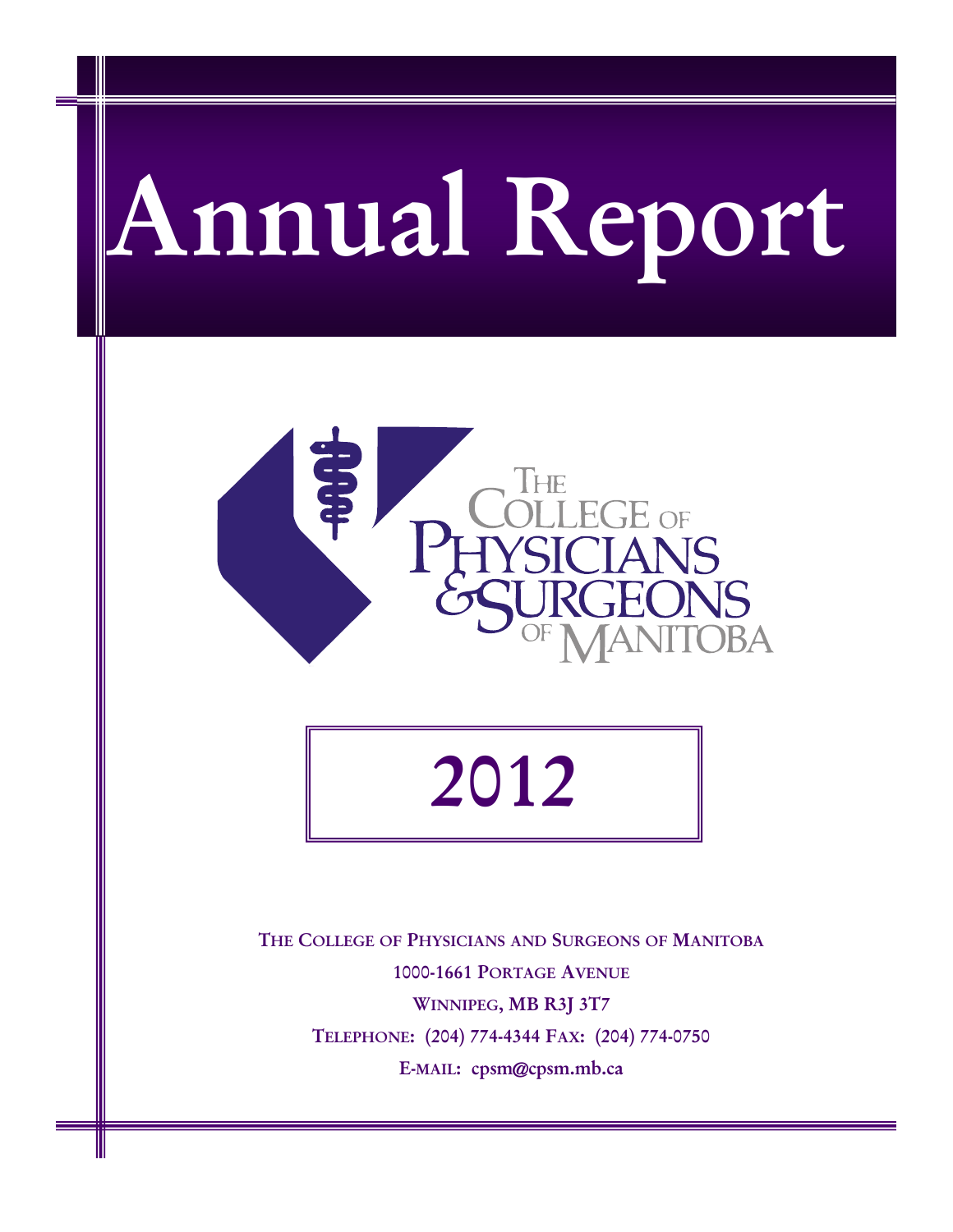# **TABLE OF CONTENTS**

|                                                                                                 | Page           |
|-------------------------------------------------------------------------------------------------|----------------|
| <b>CPSM</b> Officials & Agents                                                                  | $\overline{3}$ |
| • Description and Structure of the College                                                      | 4              |
| Names of Members of Council and of its Committees                                               | 8              |
| • Meetings Report                                                                               | 15             |
| Number of Complaints Received and Their Disposition                                             | 16             |
| Number of Members Disciplined, Reasons for the<br>Disciplinary Action and the Sanctions Imposed | 17             |
| • Methods Used to Assure Continuing Competence of<br><b>Members</b>                             | 19             |
| • Number of Applications for Registration Received and<br>Their Disposition                     | 21             |
| <b>Physician Resource Statistics</b>                                                            | 22             |
| • List of By-Law Amendments May 1st, 2011- April 30, 2012 28                                    |                |
| <b>Financial Statements</b>                                                                     | Appendix A     |
| Appendix B, C, D & E<br>• By-Law # 1, # 2, # 6, # 7                                             |                |

**College of Physicians and Surgeons of Manitoba** 

l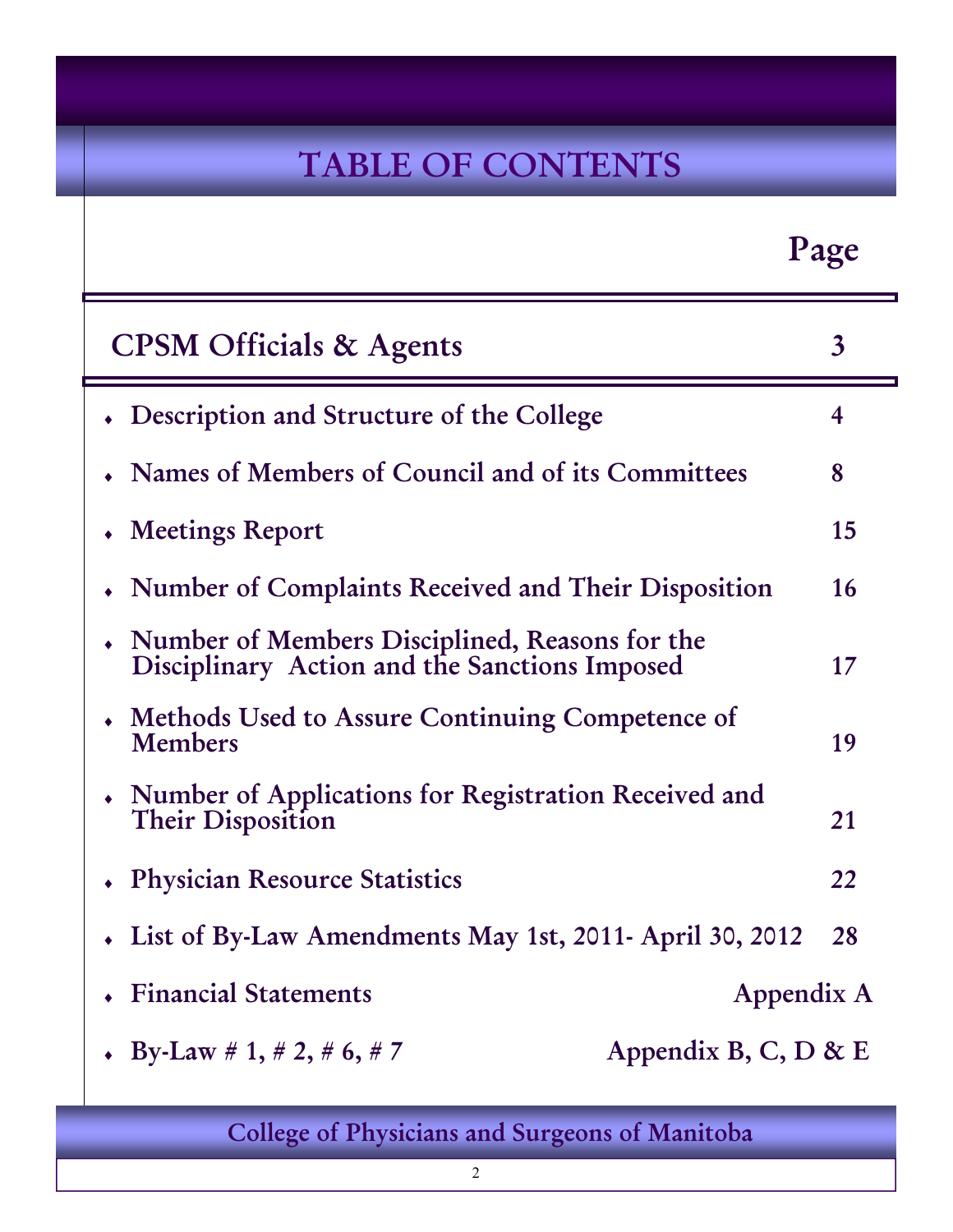# **CPSM Officials & Agents**

**Position** 

**Position** 

### **Council**

### **Representative**

| President                                      | Dr. M. Burnett    |
|------------------------------------------------|-------------------|
| Past President                                 | Dr. R. Süss       |
| President-Elect                                | Dr. B. Kowaluk    |
| Finance/Treasurer                              | Dr. I. Ripstein   |
| <b>Investigation Committee Chair</b>           | Dr. A. MacDiarmid |
| <b>Public Representatives</b>                  |                   |
| Ministerial Appointment (Council)              | Ms L. Read        |
| Ministerial Appointment (Council)              | Mr. R. Dewar      |
| Ministerial Appointment (Complaints Committee) | Mr. J. Marnock    |
| Ministerial Appointment (Complaints Committee) | Ms S. Neel        |
| Elected by Council                             | Mr. R. Toews      |
| Elected by Council                             | Mr. R. Dawson     |
| Elected by Council (Complaints Committee)      | Rev. R. Long      |
|                                                |                   |

### **Employees**

### **Employee**

Registrar/CEO Dr. W. Pope Deputy Registrar (Standards) Dr. T. Babick Assistant Registrar (Qualifications) Dr. A. Ziomek

# **External Advisors to the Council**

### **College of Physicians and Surgeons of Manitoba Position Name/Company**  Solicitor Mr. Blair Graham, Q.C. Accountant BDO Dunwoody LLP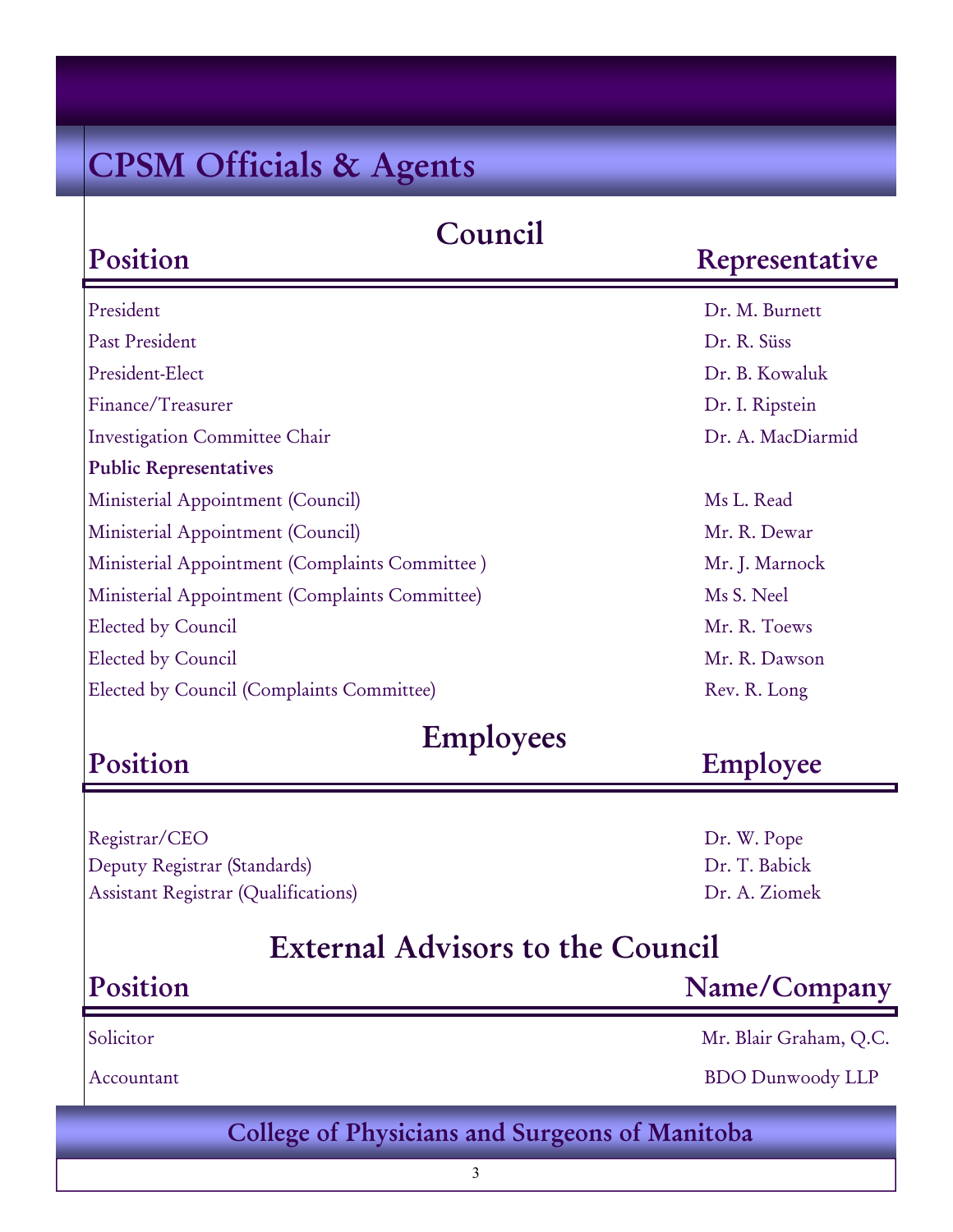# **Description and Structure of the College**

The College of Physicians and Surgeons of Manitoba is the regulatory authority for medicine in the Province of Manitoba. It is governed by Council, consisting of physicians elected by jurisdictions in the province, a representative from the Associate Member register (clinical assistant, physician assistant or educational register), two representatives from the University of Manitoba Faculty of Medicine, and four public representatives, two appointed by the Government of Manitoba and two elected by the Council.

The Council's global governance commitment states that "the purpose of the Council on behalf of the people of Manitoba is to ensure that The College of Physicians and Surgeons of Manitoba determines and achieves appropriate ends in a prudent and ethical manner". Council has established a policy which states that the Council will govern with an emphasis on strategic leadership, including commitment to obtaining public and membership input, encouragement, delivery and viewpoints, and a clear distinction of Council and staff roles.

The Council has directed that a policy governance model be followed in Manitoba. Council policy states that the "moral owners" of The College of Physicians and Surgeons of Manitoba are defined as the people of Manitoba. The Council shall be accountable for the organization to its owners as a whole. The Council shall act on behalf of the owners as a whole, rather than being advocates for specific geographic areas or interest groups. The Council exercises the authority granted by legislation to self-govern the medical profession in the best interests of the public. The Council recognizes that in order to exercise this authority on behalf of the profession, it must retain a special relationship with members.

The Council has the following legislated committees:

- **1. Executive Committee**: This committee acts in accordance with the authority granted in Section 35 of *The Medical Act* and in particular makes decisions on matters delegated to Executive Committee in the By-Laws of the College.
- **2. Standards Committee**: This committee is responsible for the supervision of the practice of medicine by members of the College.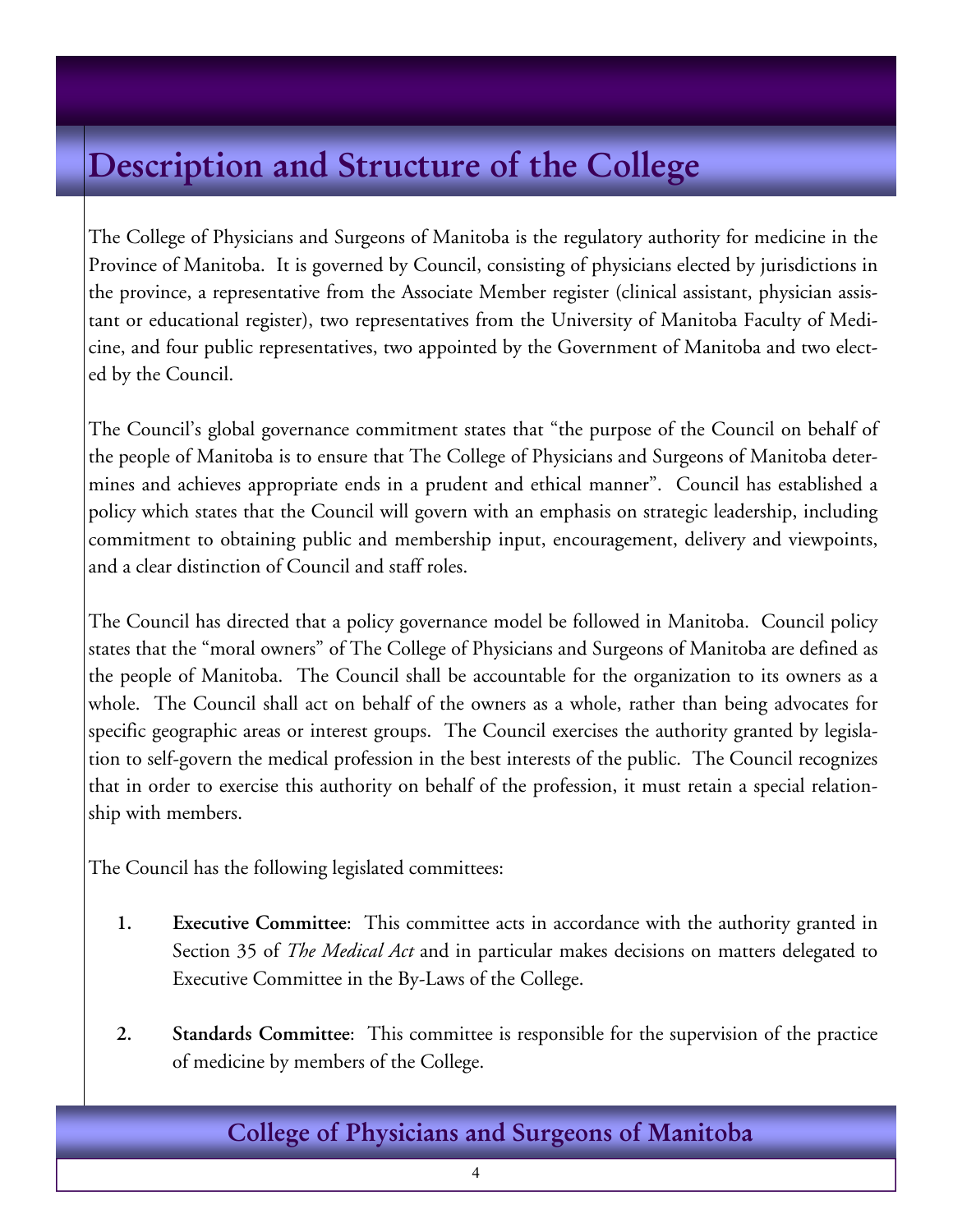# **Description and Structure of the College Cont'd**

- **3. Program Review Committee**: This committee may investigate and inspect on behalf of the Council all diagnostic and treatment facilities in which services are performed by members in Manitoba other than those which are under the jurisdiction of provincial or municipal governments and those facilities that are appointed hospitals under *The Manitoba Hospitals Act*.
- **4. Complaints Committee**: This committee is responsible for reviewing complaints or other matters referred to it and shall attempt to resolve the complaint informally if the committee considers informal resolution to be appropriate. On resolving a complaint or other matter, the Complaints Committee may provide advice to the member about the practice of medicine. Where a matter is not suitable for informal resolution, the Complaints Committee refers it to the Investigation Committee for further review.
- **5. Investigation Committee**: This committee, when it receives a referral from the Complaints Committee, the Registrar or the Executive Committee, or an appeal by a complainant from a decision of the Complaints Committee, may direct that an investigation of the matter referred be held and appoint a person to conduct the investigation. After a review or an investigation, the Investigation Committee may do one or more of the following:
	- (a) direct that the matter be referred, in whole or in part, to the Inquiry Committee;
	- (b) direct that no further action be taken;
	- (c) censure the member if:
		- (i) a member of the committee has met with the member and the member has agreed to accept the censure, and;
		- (ii) the committee has determined that no action is to be taken against the member other than the censure;
	- (d) enter into an agreement with the member or accept an undertaking from the member that provides for one or more of the following: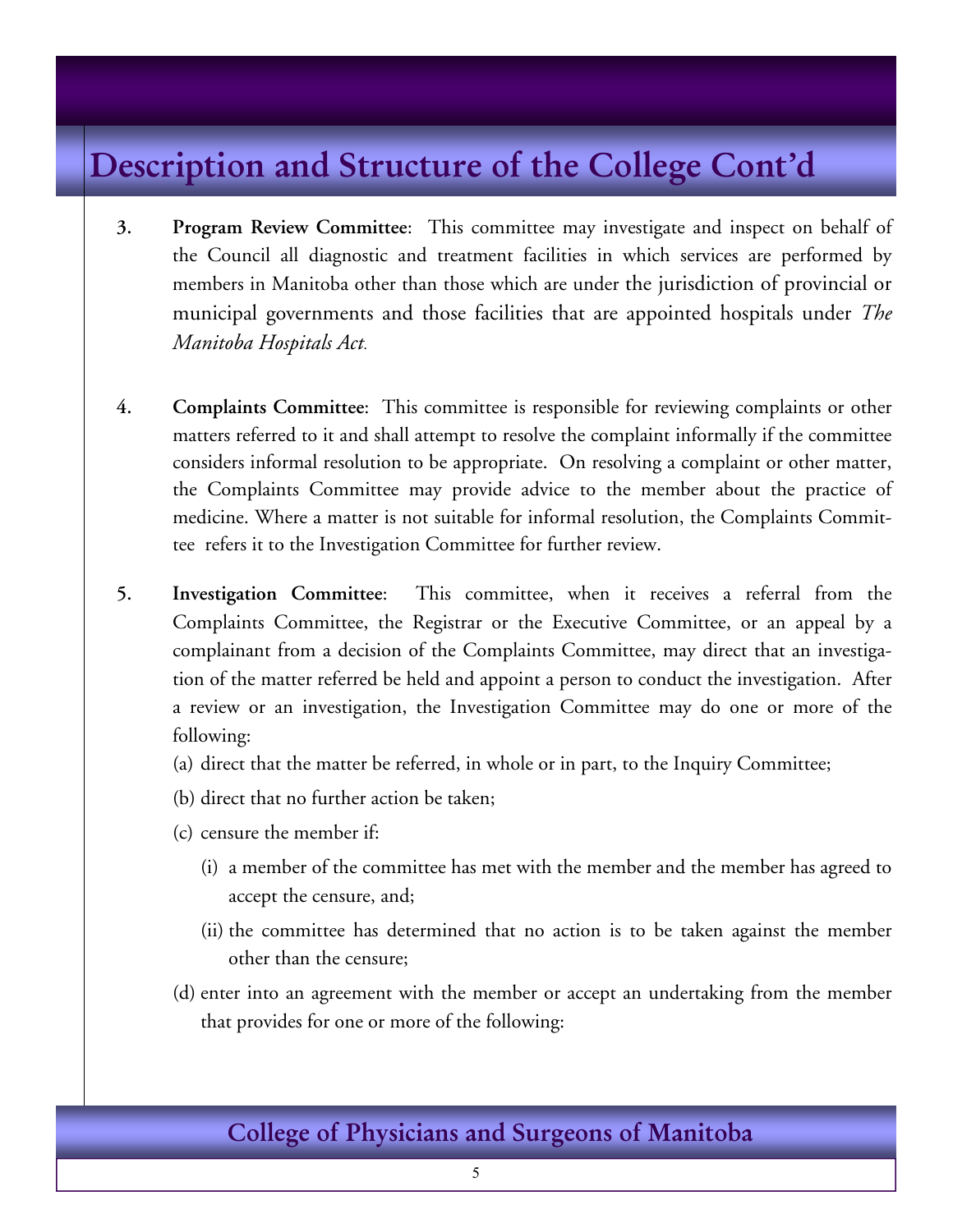# **Description and Structure of the College Cont'd**

- (i) assessing the member's capacity or fitness to practice medicine;
- (ii) counselling or treatment of the member;
- (iii) monitoring or supervision of the member's practice of medicine;
- (iv) the member's completion of a specified course of studies by way of remedial training;
- (v) placing restrictions or conditions on the member's licence;
- (e) accepting the voluntary surrender of the member's licence;
- (f) taking any other action that it considers appropriate in the circumstances and that is not inconsistent with or contrary to this Act or the by-laws.
- **6. Inquiry Committee**: This committee consists of a Councillor, who is the Chair, and other members of the College, former members of the College, public representatives or other persons appointed from time to time. At least one-third of the persons appointed to the Inquiry Committee must be public representatives. On referral of a matter to the Inquiry Committee, the Chair selects a panel from among the members of the Inquiry Committee to hold a hearing. The panel should be composed of at least three members, at least one of whom is a public representative.
- **7. Appeal Committee**: This committee has the authority to hear and determine appeals from decisions of the Investigation Committee in accordance with *The Medical Act.* It may make any decision that in its opinion ought to have been made by the Investigation Committee, and may quash, vary or confirm the decision of the Investigation Committee or it may refer the matter back to the Investigation Committee for further consideration in accordance with any direction that the Appeal Committee may make. The President of Council selects individuals from Council for each individual appeal. Each Appeal Committee consists of three members, one of whom is a public representative.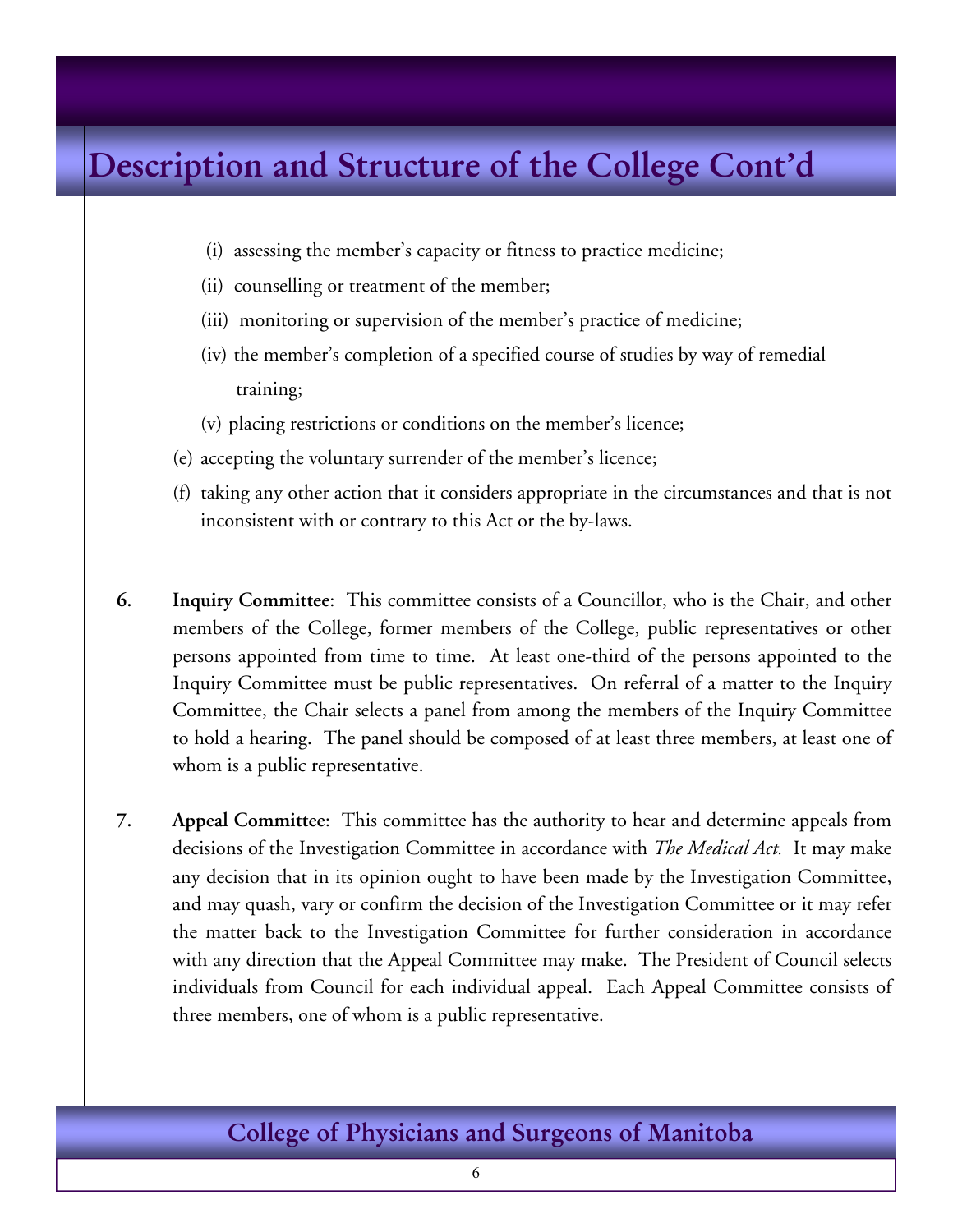# **Description and Structure of the College Cont'd**

### **Other Committees of the Council:**

### **Audit Committee**:

 The Audit Committee provides an opinion for the Council, based on evidence required of the external auditor, as to whether the independent audit of the organization was performed in an appropriate manner. It provides an opinion to Council semiannually as to Registrar compliance with criteria specified in executive limitations policies on finance. It provides a self-monitoring report on the appropriateness of the Council's own spending, based on criteria in the Council governance process policy on Council expenses, including periodic random audit of the Council members' expenses. It provides an annual report to Council highlighting the committee's review of the audited financial statements and any other significant information arising from discussions with the external auditor.

#### **Nominating Committee**:

This committee provides a slate of two nominees for the post of President-Elect by no later than March 31 in each year. It also provides, at least fourteen days before the Annual Meeting of the Council, a list of nominees for officers of the College, members of Council committees, chairs of Council committees, and the Councillor appointed as the Investigation Chair.

#### **Auditor Committee**:

This committee advises the College on best practices for conducting office audits. At the request of the Standards or Investigation Committee or subcommittee, it will conduct audits of physician records in compliance with standard audit processes, for the purpose of assessing the quality of medical practice or assessing other issues as identified in the request for audit, and report in writing the findings, recommendations and opinions of the auditors to the committee or subcommittee that requested the audit.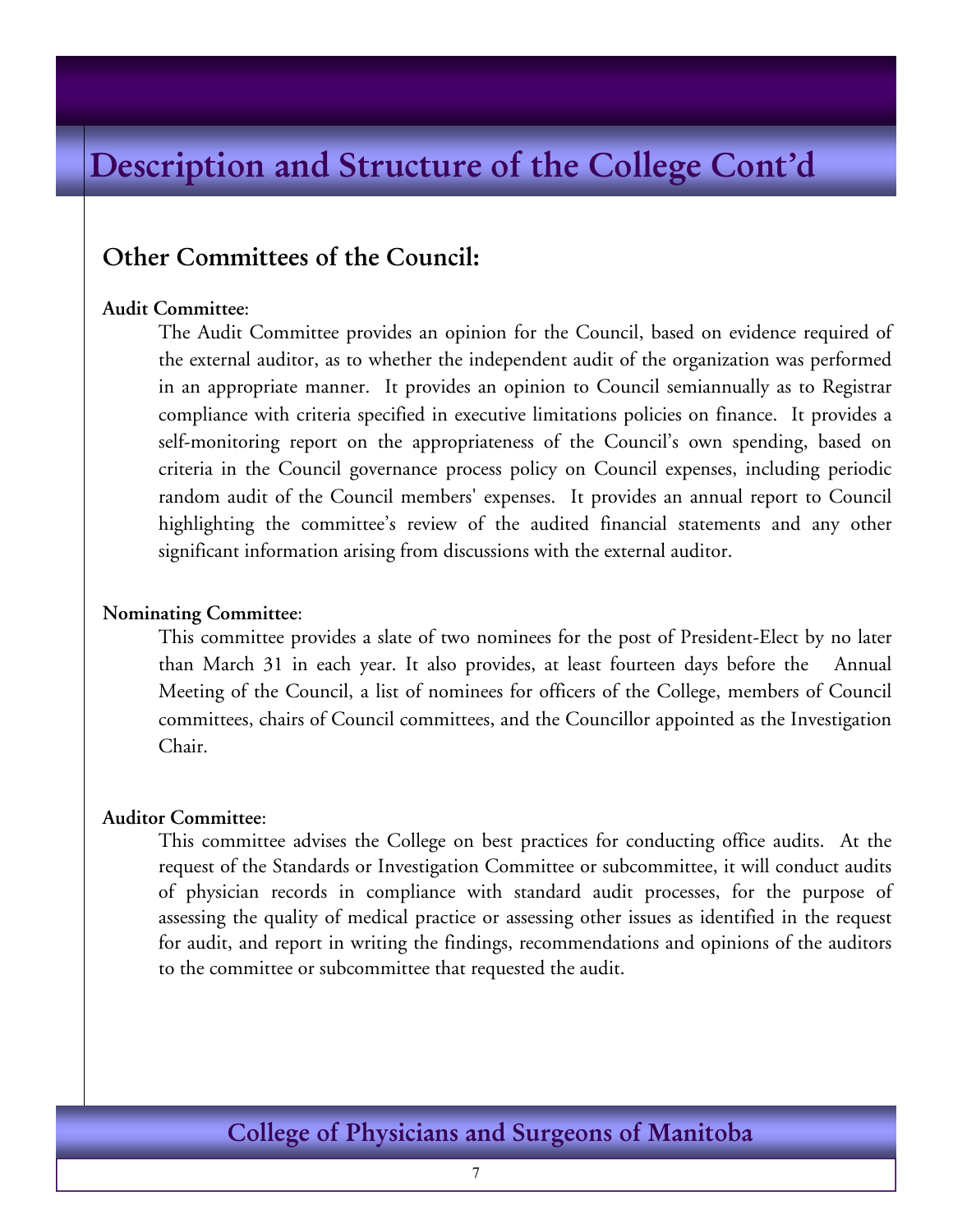# **Officers of the College 2011-2012**

| President      | President-Elect | Past President | <b>Treasurer</b> | Registrar   |
|----------------|-----------------|----------------|------------------|-------------|
| Dr. M. Burnett | Dr. B. Kowaluk  | Dr. R. Süss    | Dr. I. Ripstein  | Dr. W. Pope |

### **EXECUTIVE COMMITTEE**

M. Burnett, Chair, President B. Kowaluk, President-Elect R. Süss, Past President R. Lotocki, Chair, Program Review H. Domke, Chair, Complaints I. Ripstein, Chair, Audit (Treasurer) R. Onotera, Chair, Standards D. Lindsay, Member-at-Large B. Postl, Dean, U of M (Faculty Councillor) R. Toews (Public Councillor – elected) *Ex Officio 2*

#### **COMPLAINTS COMMITTEE**

**H. Domke, Chair**  D. Lindsay J. Elliott A. Vorster Rev. R. Long (Public Rep – CPSM) J. Marnock (Public Rep – Gov't Appt) S. Neel (Public Rep – Gov't Appt)

### **AUDIT COMMITTEE**

**I. Ripstein, Chair**  R. Toews B. Postl *Ex Officio 1* 

### **INVESTIGATION COMMITTEE**

**A. MacDiarmid, Chair** 

O. Persson

L. Read (Public Councillor – Govt. Appt.)

#### **Ex Officio:**

*#1 President, President-Elect #2 Registrar (non-voting)* 

#### **PROGRAM REVIEW COMMITTEE**

- **R. Lotocki, Chair**
- B. Henderson
- D. Lindsay
- R. Dawson (Public Councillor Elected)
- J. Naidoo (Lab Medicine Physician)
- I. Wilkinson (Manitoba Health)

*Ex Officio 1,2*

### **STANDARDS COMMITTEE**

### **R. Onotera, Chair**

- E. Tan (Associate Member)
- H. Unruh
- H. Tassi
- B. Kvern
- W. Manishen
- S. Duncan
- R. Toews (Public Councillor elected)
- R. Dewar (Public Councillor Gov't Appt.)
- J. François (Associate Dean, CPD)
- D. Wilson Maté (CRNM)
- *Ex Officio 1, 2*

#### **INQUIRY COMMITTEE**

**R. Süss, Chair** 

#### **AUDITOR COMMITTEE C. Scurfield, Chair**

#### **NOMINATING COMMITTEE**

*The Committee shall consist of the President, President-Elect and Past President (even if the Past President is no longer on Council) until the election of the new President-Elect, who shall then replace the Past President*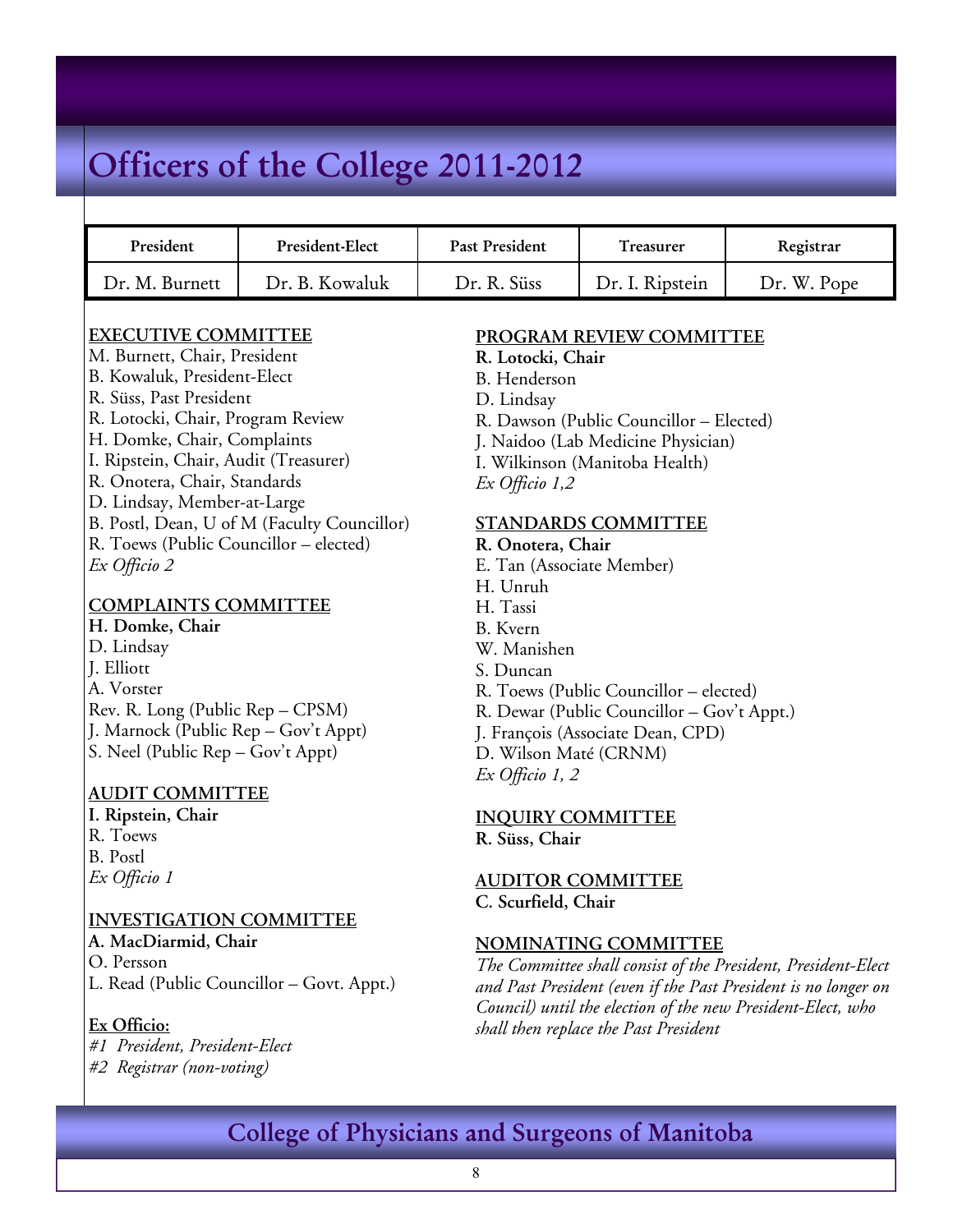# **Inquiry Committee (Panel Members) 2011-2012**

### **Chair: Dr. Roger Süss**

#### **Physician members:**

Dr. N. Anthonisen Dr. A. Arneja Dr. G. Bristow Dr. D. Brodovsky Dr. L. Derzko Dr. N. Marglois Dr. C. Martens-Barnes Dr. A. Naimark Dr. T.D. Redekop Dr. L. Rubin Dr. M. Seshia Dr. V. St. John Dr. A. Vajcner

#### **Public members:**

Ms Penny Bowles Ms Eleanor Chornoboy Mr. Herald Driedger Mr. Earl Gardiner Ms Liz Lobban Ms Gloria Matthes

Dr. J. Miles (PhD) Ms Pat Murphy Ms Annette Osted Mr. Melvin Reimer Ms Joan Skeene Ms Estelle Sures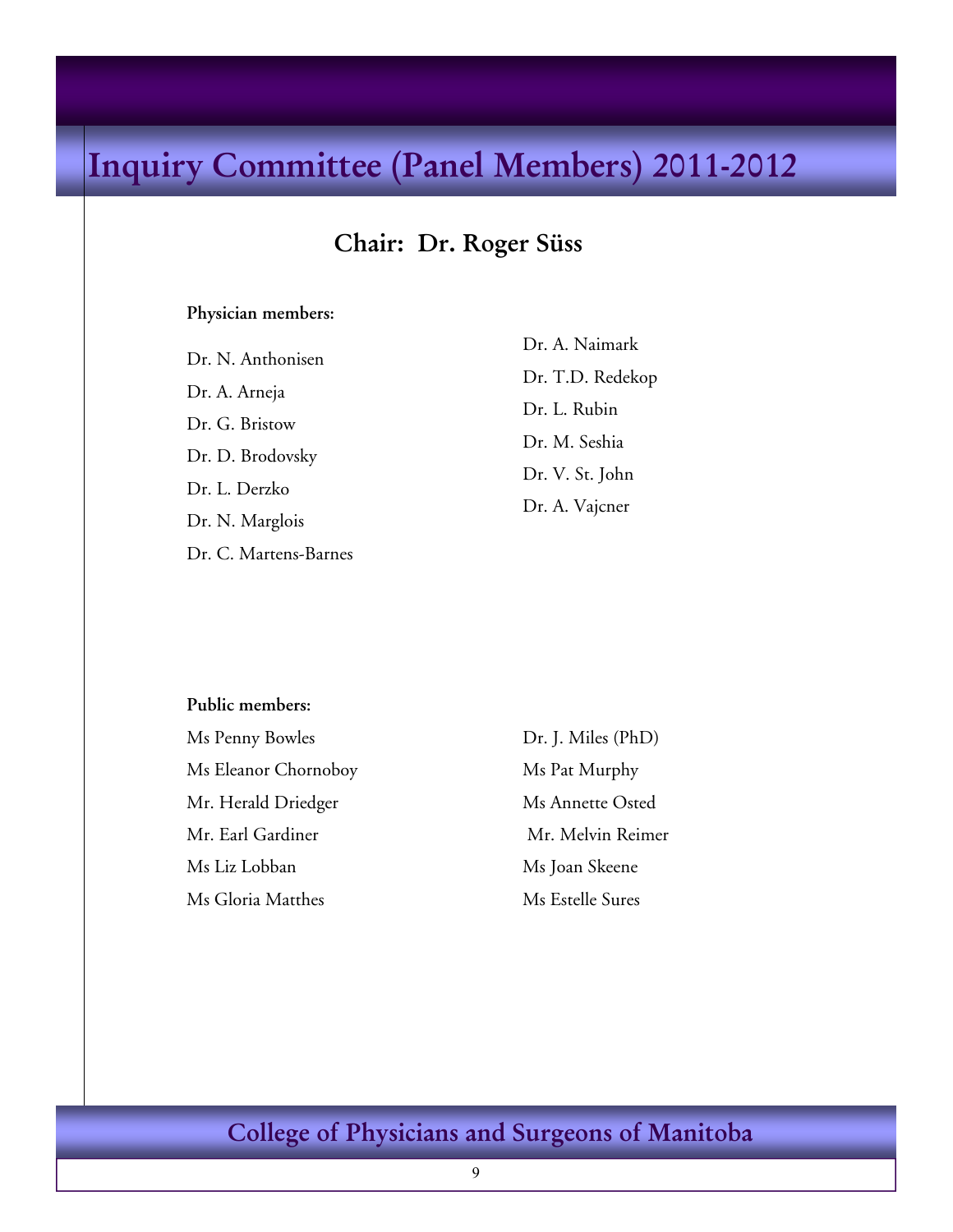# **Potential Auditors (2011-2012)**

| <b>Last Name</b>  | <b>First Name</b> | Specialty                      | City               |
|-------------------|-------------------|--------------------------------|--------------------|
| Afifi             | Tarek Jeremy      | Dermatology                    | Winnipeg           |
| Antonissen        | Lou               | <b>Family Practice</b>         | Portage la Prairie |
| Baria             | Kaikhushroo       | Orthopedic Surgery             | Winnipeg           |
| Bedder            | Phyllis           | <b>Family Practice</b>         | Winnipeg           |
| Blakley           | Brian             | Otolaryngology                 | Winnipeg           |
| Blouw             | Richard           | <b>Family Practice</b>         | Winnipeg           |
| Booy              | Harold            | <b>Family Practice</b>         | Winkler            |
| Bourque           | Christopher       | Neurology                      | Winnipeg           |
| Boyd              | April J.          | Vascular Surgery               | Winnipeg           |
| Breneman          | Christopher       | <b>Family Practice</b>         | Hamiota            |
| <b>Bretecher</b>  | Gilbert           | <b>Family Practice</b>         | Dauphin            |
| <b>Bueddefeld</b> | Dieter            | <b>Family Practice</b>         | Altona             |
| Cisneros          | Nestor            | Pediatrics, Clin Imm & Allergy | Winnipeg           |
| Cleghorn          | Scott Alexander   | Internal Medicine              | Winnipeg           |
| Collister         | Carl              | Obstetrics/Gynaecology         | Winnipeg           |
| Cram              | David             | <b>Family Practice</b>         | Souris             |
| Dale              | Catherine         | Dentistry                      | Winnipeg           |
| De Korompay       | Victor            | Orthopedic Surgery             | Winnipeg           |
| De Moissac        | Paul              | <b>Family Practice</b>         | Ste. Anne          |
| Dittberner        | Klaus             | <b>Family Practice</b>         | Winnipeg           |
| Doermer           | Erroll            | Family Practice                | Winnipeg           |
| Dolynchuk         | Kenneth           | Plastic Surgery                | Winnipeg           |
| Domke             | Heather           | <b>Family Practice</b>         | Winnipeg           |
| Domke             | Sheila            | <b>Family Practice</b>         | Winnipeg           |
| Drachenberg       | Darrell           | Urology                        | Winnipeg           |
| Dupont            | Jacqueline        | Nuclear Medicine               | Winnipeg           |
| Dyck              | Michael           | Psychiatry                     | Winkler            |
| Edye              | Frances           | Psychiatry                     | Winnipeg           |
| Eggertson         | Douglas           | Neurology                      | Winnipeg           |
| Elliott           | Jacobi            | Family Practice                | Grandview          |
| Erhard            | Philippe          | Family Practice                | Winnipeg           |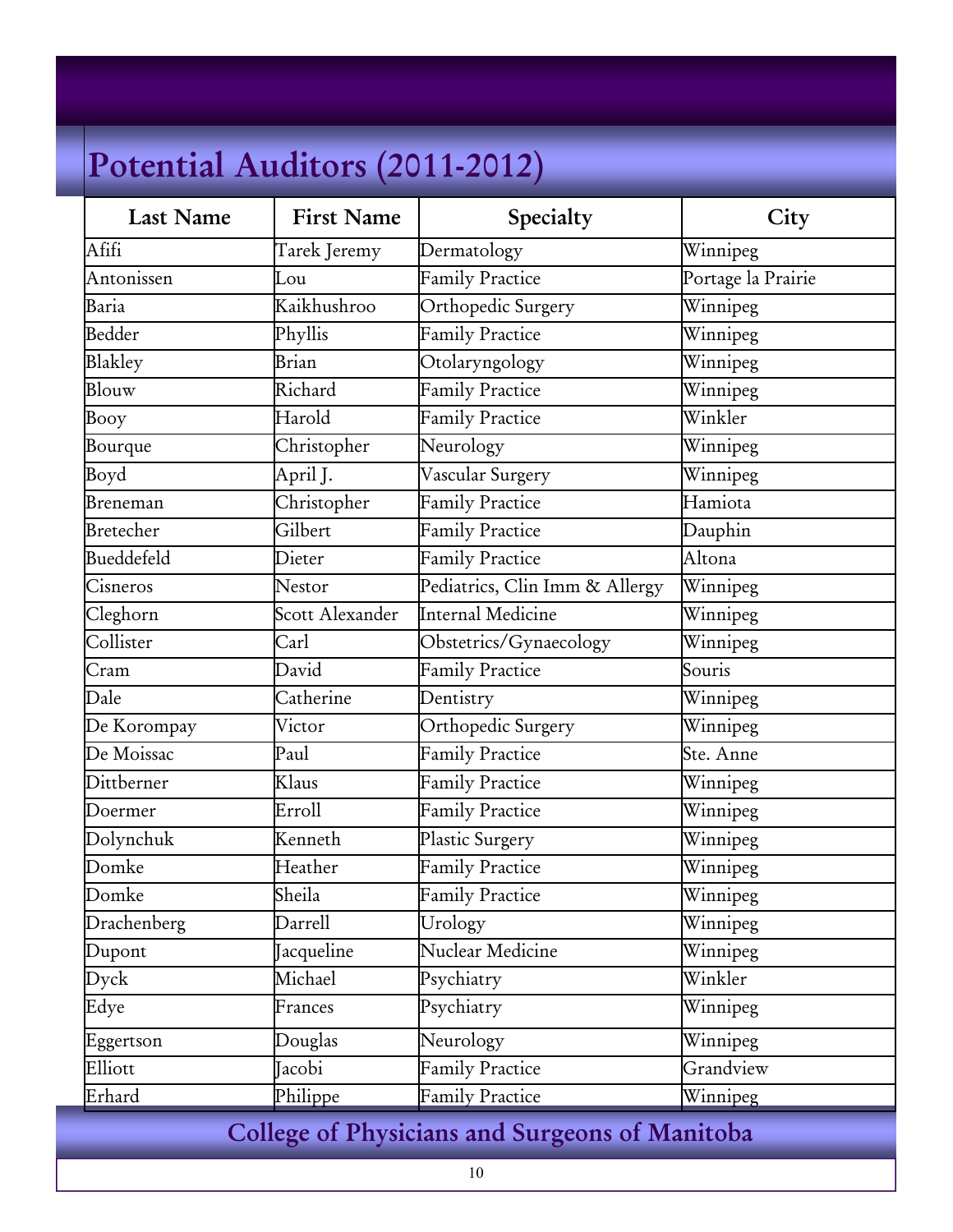| <b>Last Name</b>    | <b>First Name</b> | Specialty                              | City               |
|---------------------|-------------------|----------------------------------------|--------------------|
| Esmail              | Amirali           | Anaesthesia                            | Winnipeg           |
| Fisher              | Morag             | <b>Addictions</b>                      | Winnipeg           |
| Fishman             | Larry             | Otolaryngology                         | Winnipeg           |
| Fitzgerald          | Michael           | <b>Family Practice</b>                 | Virden             |
| Fortier             | Denis             | <b>Family Practice</b>                 | Notre Dame         |
| Fuchs               | Graham            | <b>Family Practice</b>                 | Selkirk            |
| Galessiere          | Paul              | General Surgery                        | Steinbach          |
| Gard                | Sherry            | Anaesthesia                            | Winnipeg           |
| Gartner             | John              | Anatomical Pathology                   | Winnipeg           |
| Gill                | Eunice Charlene   | Psychiatry                             | Winnipeg           |
| Globerman           | Daniel            | Psychiatry                             | Winnipeg           |
| Goossen             | Marvin            | General Surgery                        | Brandon            |
| Grabowski           | Janet             | Pediatrics                             | Winnipeg           |
| Graham              | Kerr              | <b>Family Practice</b>                 | Stonewall          |
| Gray                | Michael           | Family Practice                        | Portage la Prairie |
| Guzman              | Randy             | $\overline{\text{V}}$ ascular Surgery  | Winnipeg           |
| Hardy               | Brian William     | Diagnostic Radiology                   | Winnipeg           |
| Harris              | Pat               | Oncology                               | Winnipeg           |
| Hawaleshka          | Adrian            | Anaesthesia                            | Winnipeg           |
| Helewa              | Michael           | Obstetrics/Gynaecology                 | Winnipeg           |
| Hesom               | Margaret          | <b>Family Practice</b>                 | Winkler            |
| Hicks               | Cynthia           | Clinical Immunology & Allergy          | Winnipeg           |
| Holmes              | Carol             | <b>Family Practice</b>                 | Morden             |
| James               | June M. Eleanor   | Clinical Immunology & Allergy Winnipeg |                    |
| Jansen van Rensburg | Nicholas          | <b>Family Practice</b>                 | Beausejour         |
| Juce                | Karen             | <b>Family Practice</b>                 | Hamiota            |
| Kaethler            | Wilfried          | <b>Family Practice</b>                 | Steinbach          |
| Karvelas            | John              | Urology                                | Winnipeg           |
| Kellen              | Rodney            | Ophthalmology                          | Winnipeg           |
| Kinnear             | David             | <b>Family Practice</b>                 | Portage la Prairie |
| Klassen             | Donald            | <b>Family Practice</b>                 | Winkler            |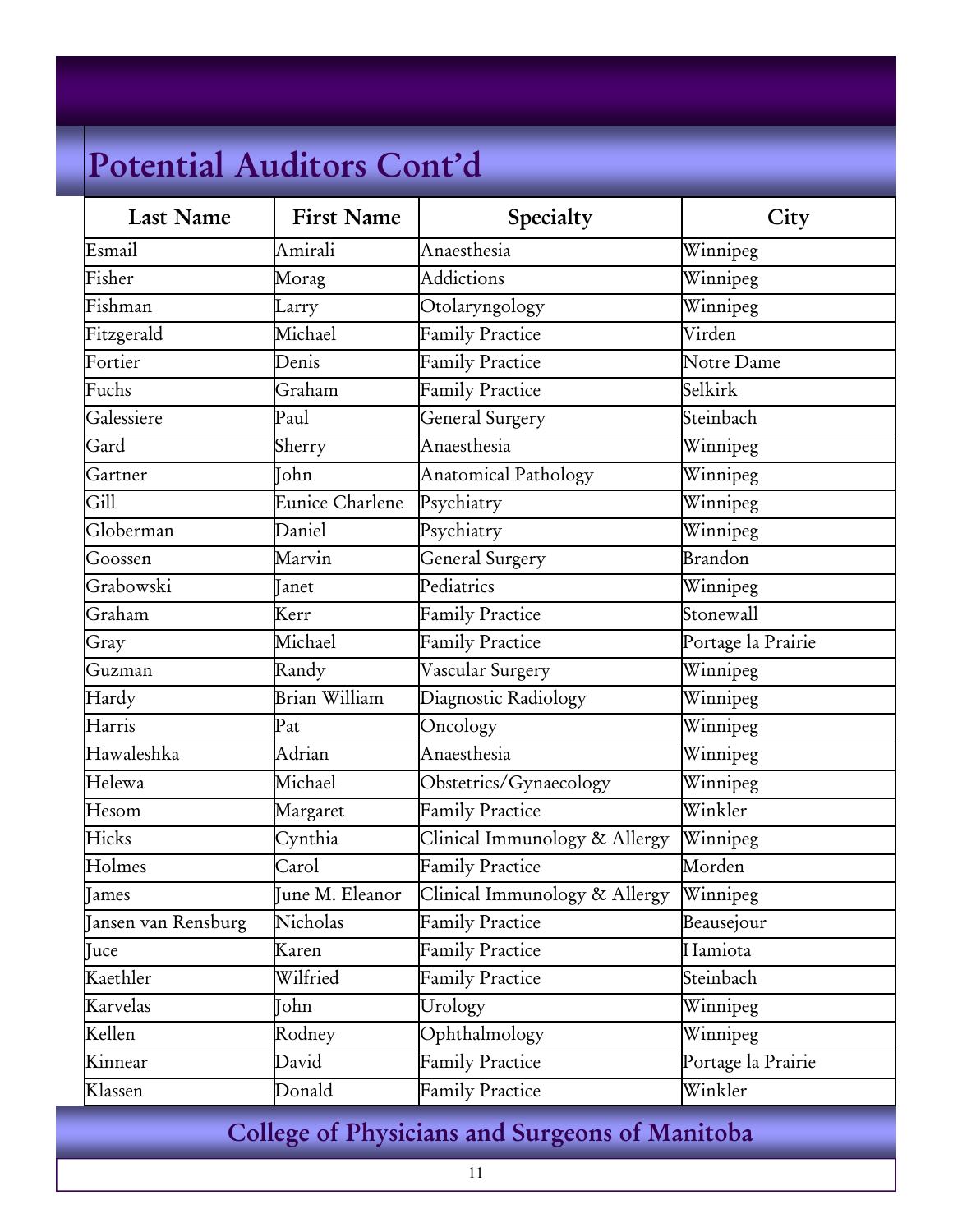| <b>Last Name</b> | <b>First Name</b> | Specialty                   | City               |
|------------------|-------------------|-----------------------------|--------------------|
| Kliewer          | Kenneth           | <b>Family Practice</b>      | Altona             |
| Koltek           | Mark M.           | Psychiatry                  | Winnipeg           |
| Koodoo           | Stanley           | Psychiatry                  | Winnipeg           |
| Kristjanson      | David             | <b>Family Practice</b>      | Hamiota            |
| Kulbisky         | Gordon            | Diagnostic Radiology        | Winnipeg           |
| Lane             | Eric              | <b>Family Practice</b>      | Winkler            |
| Lane             | Debra             | Hematological Pathology     | Winnipeg           |
| Lee              | Lindy             | <b>Addictions</b>           | Winnipeg           |
| Lemoine          | Gabriel           | Family Practice             | Ste. Anne          |
| Lindenschmidt    | Richard           | <b>Family Practice</b>      | Selkirk            |
| Lockwood         | Anthony           | Plastic Surgery             | Winnipeg           |
| Lotocki          | Robert            | Gynaecology Oncology        | Winnipeg           |
| Lucy             | Simon             | Anaesthesia                 | Winnipeg           |
| Manishen         | Wayne             | Internal Medicine           | Winnipeg           |
| Matter           | Michele           | <b>Family Practice</b>      | Selkirk            |
| Menticoglou      | Savas             | Obstetrics                  | Winnipeg           |
| Menzies          | Robert            | <b>Family Practice</b>      | Morden             |
| Minish           | Kimberley         | <b>Family Practice</b>      | Winnipeg           |
| Munsamy          | Gonasagran K.     | <b>Family Practice</b>      | Winnipeg           |
| Naidoo           | Jenisa            | Chemical Pathology          | Winnipeg           |
| O'Hagan          | David             | <b>Family Practice</b>      | Ste. Rose          |
| Ong              | George            | <b>Family Practice</b>      | Neepawa            |
| Onotera          | Rodney            | General Surgery             | Winnipeg           |
| Padua            | Raymond           | <b>Family Practice</b>      | Winnipeg           |
| Penrose          | Michael           | <b>Family Practice</b>      | Dauphin            |
| Persson          | Enok D.           | <b>Family Practice</b>      | Morden             |
| Phillips         | Susan             | <b>Anatomical Pathology</b> | Winnipeg           |
| Price            | James             | Family Practice             | Portage la Prairie |
| Quesada          | Ricardo           | <b>Family Practice</b>      | Portage la Prairie |
| Ranson           | Allan             | Family Practice             | Hamiota            |
| Reid             | Gregory           | Obstetrics/Gynaecology      | Winnipeg           |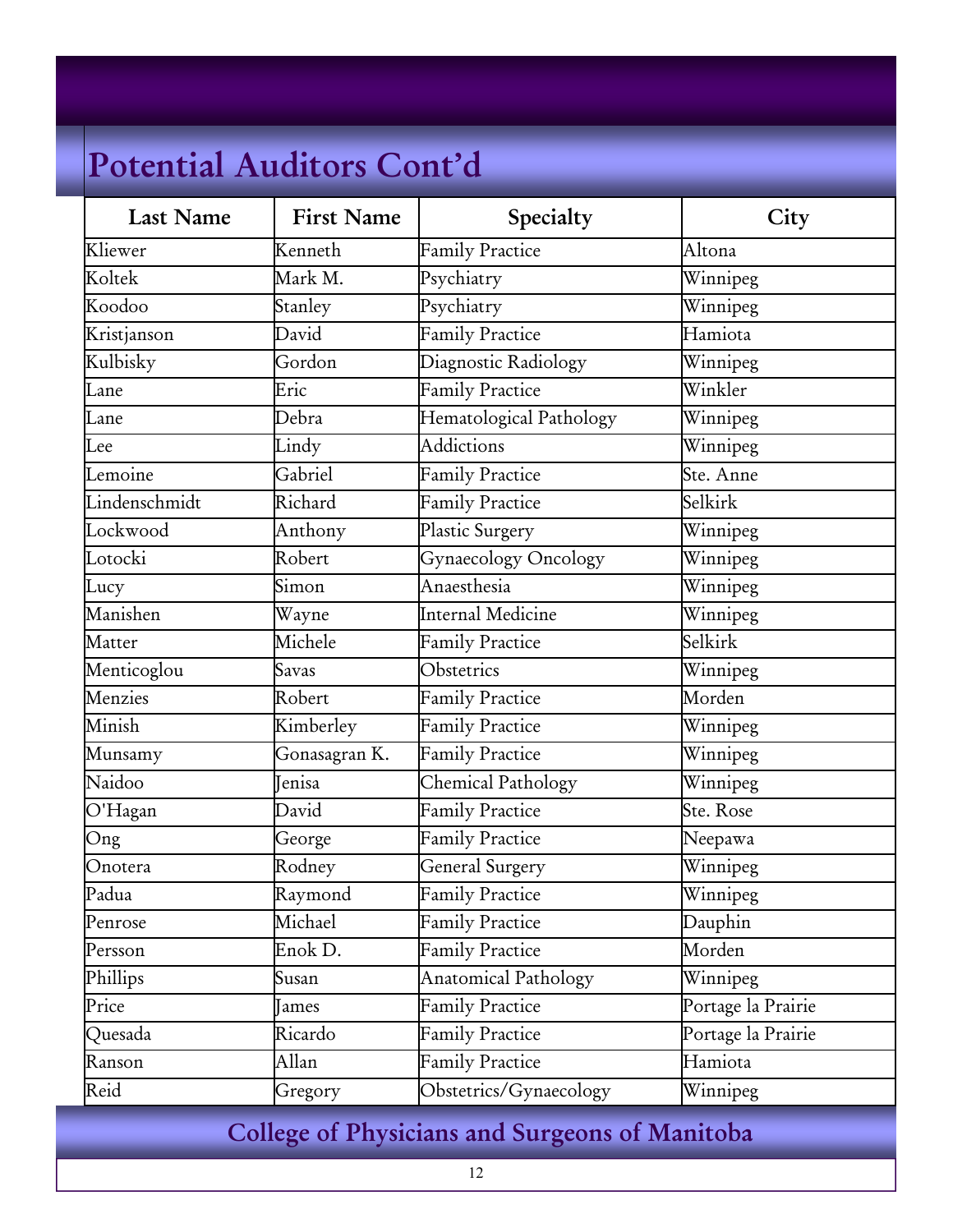| <b>Last Name</b>         | <b>First Name</b> | Specialty                             | City               |
|--------------------------|-------------------|---------------------------------------|--------------------|
| Rice                     | Patrick           | <b>Family Practice</b>                | Portage la Prairie |
| Ritchie                  | <b>Ianet</b>      | <b>Family Practice</b>                | Winnipeg           |
| Ritchie                  | Brian Albert      | Urology                               | Winnipeg           |
| $\overline{\text{Ross}}$ | <b>James</b>      | General Surgery                       | Portage la Prairie |
| Ross                     | Lonny L           | Plastic Surgery                       | Winnipeg           |
| Rubinger                 | Morel             | Internal Medicine                     | Winnipeg           |
| Rusen                    | David             | Dentistry                             | Winnipeg           |
| Saranchuk                | <b>J</b> eff      | Urology                               | Winnipeg           |
| Schmidt                  | Daphne            | <b>Family Practice</b>                | Beausejour         |
| Schneider                | Carol             | Obstetrics/Gynaecology                | Winnipeg           |
| Scurfield                | Carol             | <b>Family Practice</b>                | Winnipeg           |
| Seager                   | Mary-Jane         | Obstetrics/Gynaecology                | Winnipeg           |
| Shepertycky              | Martha            | Respiratory Medicine                  | Winnipeg           |
| Silver                   | Shane Gordon      | Dermatology                           | Winnipeg           |
| Simkin                   | Ruth              | <b>Family Practice</b>                | Winnipeg           |
| Smith                    | Roy               | Family Practice                       | Winnipeg           |
| Smith                    | Hugh              | InternalMedicine/Cardiology           | Winnipeg           |
| Stearns                  | Eric              | Obstetrics/Gynaecology                | Winnipeg           |
| Stoffman                 | Jayson            | Paediatrics/Hematology                | Winnipeg           |
| Sutherland               | Eric              | Anaesthesia/Pain Control              | Winnipeg           |
| Sutton                   | Ian               | Anaesthesia/Pain Control              | Winnipeg           |
| Szwajcer                 | David             | Internal Medicine / Hematology        | Winnipeg           |
| Taraska                  | Vincent           | Internal/Respiratory Medicine         | Winnipeg           |
| Tenenbein                | Milton            | Pediatrics                            | Winnipeg           |
| Thiessen                 | Myron             | <b>Family Practice</b>                | Steinbach          |
| Thomson                  | Glen              | Rheumatology                          | Winnipeg           |
| Turgeon                  | Thomas            | Orthopedic Surgery                    | Winnipeg           |
| Walton                   | Paul              | Dentistry                             | Winnipeg           |
| Warda                    | Lynne             | Pediatrics                            | Winnipeg           |
| Warner                   | Ms Ilana          | <b>Infection Control Practitioner</b> | Winnipeg           |
| Warrington               | Richard           | Clinical Immunology & Allergy         | Winnipeg           |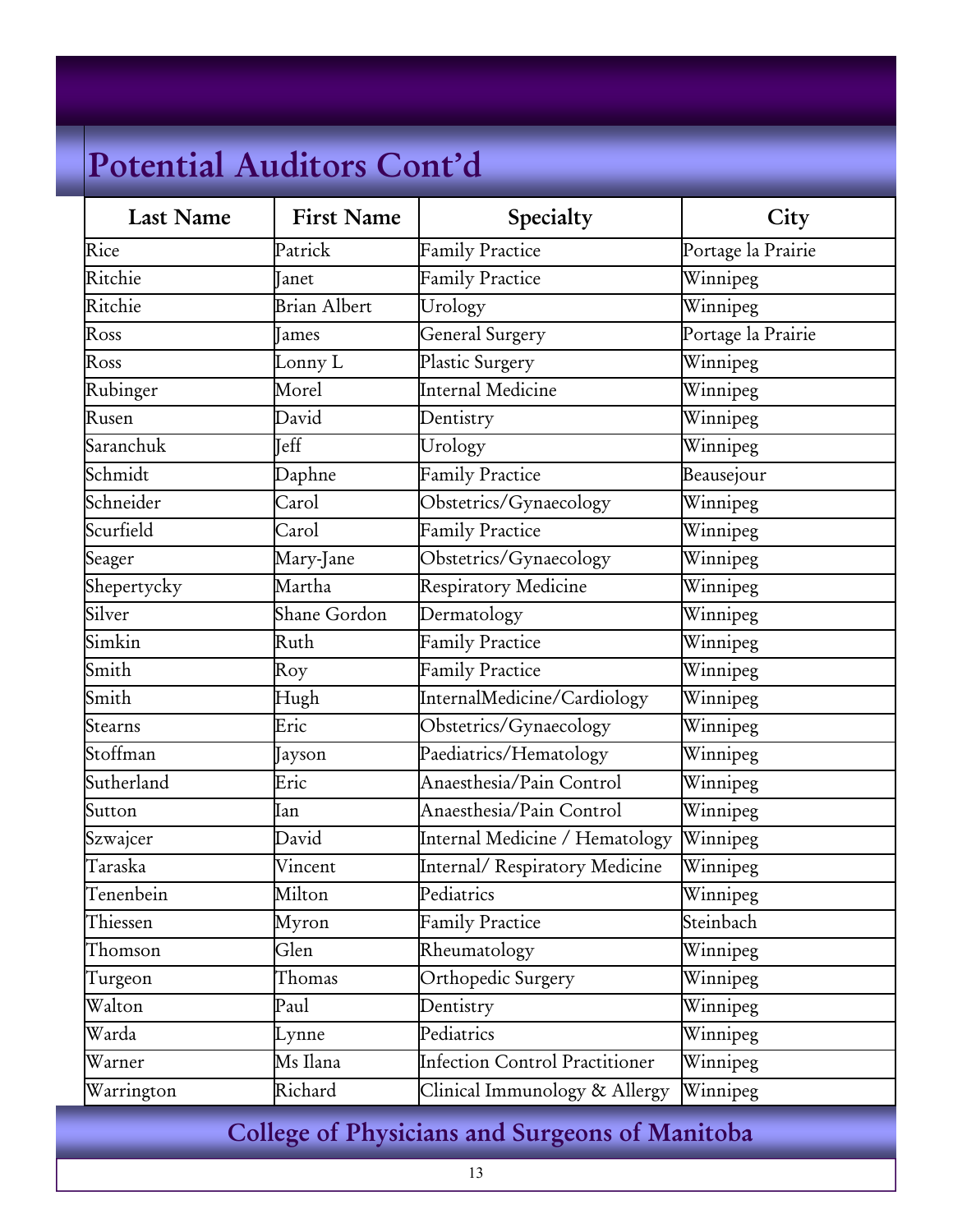| <b>Last Name</b> | <b>First Name</b>     | Specialty                         | City     |
|------------------|-----------------------|-----------------------------------|----------|
| Wiens            | <b>Anthony Victor</b> | <b>Family Practice</b>            | Dauphin  |
| Wiens            | ames                  | Ophthalmology                     | Winnipeg |
| Willemse         | Pieter                | <b>General Surgery</b>            | Dauphin  |
| Woelk            | Cornelius             | Family Practice                   | Winkler  |
| Wong             | Simon                 | Urology                           | Winnipeg |
| Woo              | <b>Vincent Curtis</b> | Internal Medicine / Endocrinology | Winnipeg |
| Zabolotny        | Brent                 | <b>General Surgery</b>            | Winnipeg |
| Zacharias        | lames                 | Nephrology                        | Winnipeg |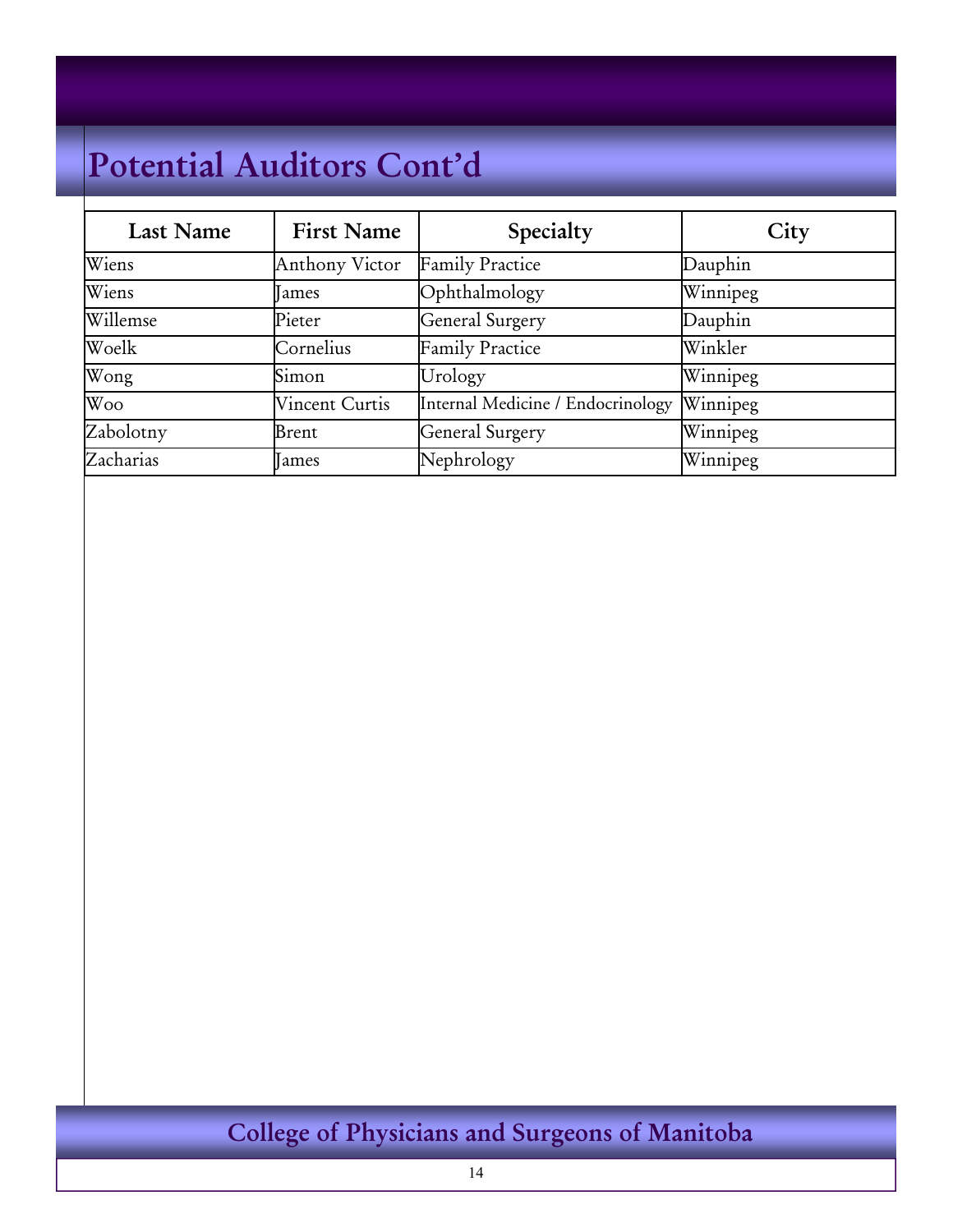# **Meetings Report**

During the period 1 May 2011 to 30 April 2012, the following meetings were held  $\bullet$ 

- 4 Council: 17 June, 16 September, 14 December 2011; 30 March 2012
- 4 Executive Committee: 17 June, 16 September, 7 November, 14 December 2011
- 6 Appeal Committee: 30 May, 3 June, 16 September, 12 December, 14 December 2011 30 March 2012
- 7 Complaints Committee: 9 August, 6 September, 18 October, 29 November 2011 12 February, 13 March, 17 April 2012
- 2 Audit Committee: 1 June, 18 November 2011

Inquiry Committee

- 0 Inquiry Panel
- 5 Investigation Committee: 21 September, 23 November, 14 December 2011; 11 January, 7 March 2012
- 0 Liaison Committee with Doctors Manitoba
- 4 Program Review Committee: 30 May, 19 September, 12 December 2011; 12 March 2012

5 Standards Committee: 3 June, 23 September, 23 November 2011; 10 February, 13 April 2012<br>In addition: 6 meetings of Child Health Standards Committee 1 meeting of Maternal & Perinatal Health Standards Committee 17 meetings of Area Standards Committees

- 37 meetings
- 24 meetings of subcommittees, and
- 2 non-hospital reviews
- 63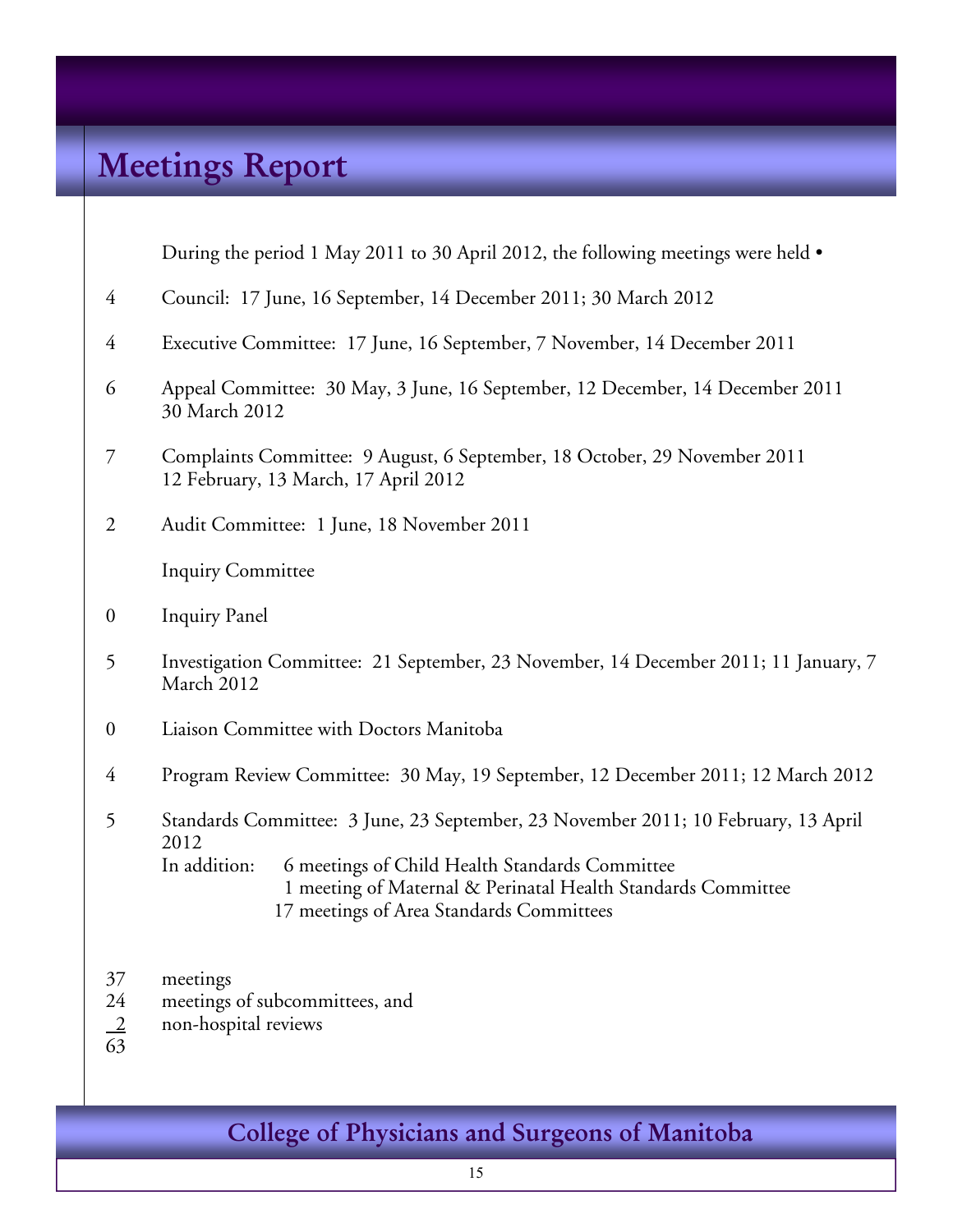# **Complaints Committee Report**

The Complaints Committee Panels met 8 times over the period May 1, 2011 to April 30, 2012. A total of 232 new formal complaints were reviewed from the following sources:

| Patient/legal representative                                 | 222 |
|--------------------------------------------------------------|-----|
| Registrar (College) - includes those referred directly to IC |     |
| Other                                                        |     |

 The Complaints Committee closed 218 cases during the period May 1, 2011 to April 30, 2012 with the following dispositions:

| Comments/No Further Action                       | 107 |
|--------------------------------------------------|-----|
| Resolved by Correspondence by Medical Consultant | 14  |
| Complaint Referred to Investigation Committee    | 19  |
| (includes Registrar referrals to IC)             |     |
| Advice/Criticism                                 | 54  |
| Abeyanced                                        |     |
| Withdrawn cases                                  |     |

As in previous years, communication was a contributing factor in a significant number of complaints received. The Complaints Committee classified the closed complaints as follows [some cases have more than one classification]:

| Breach of Trust/Behaviour          |     |
|------------------------------------|-----|
| Breach of Trust/Sexual Impropriety |     |
| Communication                      | 78  |
| Diagnosis/Treatment                | 143 |
| Advertising                        |     |
| Systemic Problems                  |     |

 Of the 232 new complaints received during the period May 1, 2011 to April 30, 2012, the following list shows the number of complaints by geographical location of the physician:

| Urban General Practitioner (Winnipeg/Brandon) |   | 134 (58%)    |
|-----------------------------------------------|---|--------------|
| Urban Non-Specialist                          |   | $(.5\%)$     |
| Rural Non-Specialist                          |   | $(1\%)$      |
| Urban - Specialist (Winnipeg/Brandon)         |   | $41(17.5\%)$ |
| Rural Specialist                              | 8 | $(3.5\%)$    |
| <b>Rural General Practitioner</b>             |   | $41(17.5\%)$ |
| Residents                                     |   | $4(1.5\%)$   |
| Physician/Clinical Assistants                 |   | $(.5\%)$     |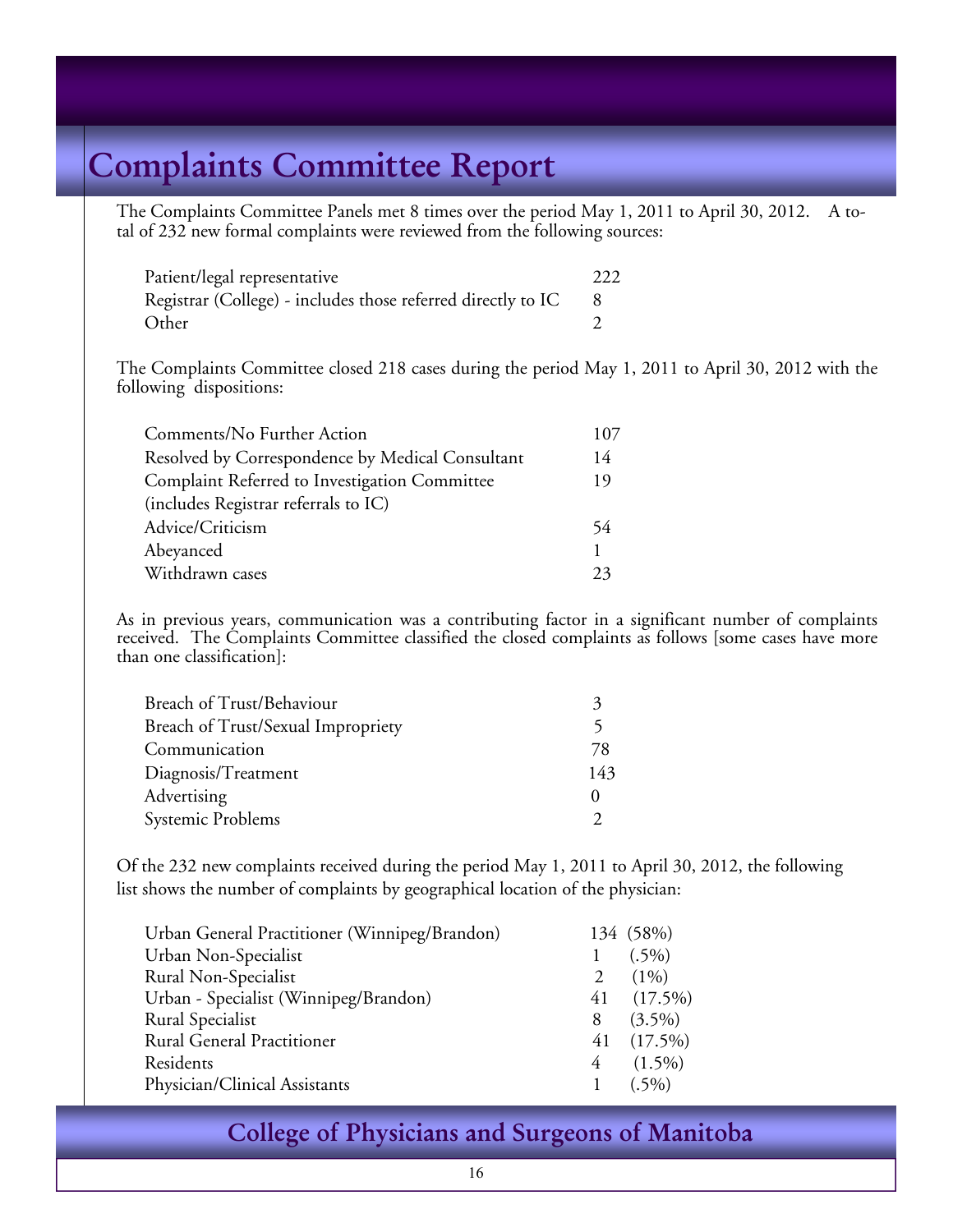# **Investigation Committee Report**

The Investigation Committee met 6 times over the period May 1, 2011 to April 30, 2012, and received a total of 64 new cases during that period, from the following sources:

| <b>Complaints Committee</b>              | $19(30\%)$ |
|------------------------------------------|------------|
| Registrar                                | 14 (22.5%) |
| Appeals of Complaints Committee Decision | 31 (47.5%) |

The Investigation Committee closed 59 cases during the period May 1, 2011 to April 30, 2012 with the following dispositions: (note: several cases had more than one outcome):

| 1. | Closed - No Formal Action:<br>with Letter of Criticism/Advice<br>no further action and/or concur with Complaints Committee<br>$\bullet$ | 21<br>27 |
|----|-----------------------------------------------------------------------------------------------------------------------------------------|----------|
| 2. | Undertakings<br>Self-Directed Learning<br>4<br><b>Practice Limitations</b><br>Other<br>Retire                                           |          |
| 3. | Censure                                                                                                                                 |          |
| 4. | Referred to Inquiry                                                                                                                     |          |
|    | Abeyanced                                                                                                                               |          |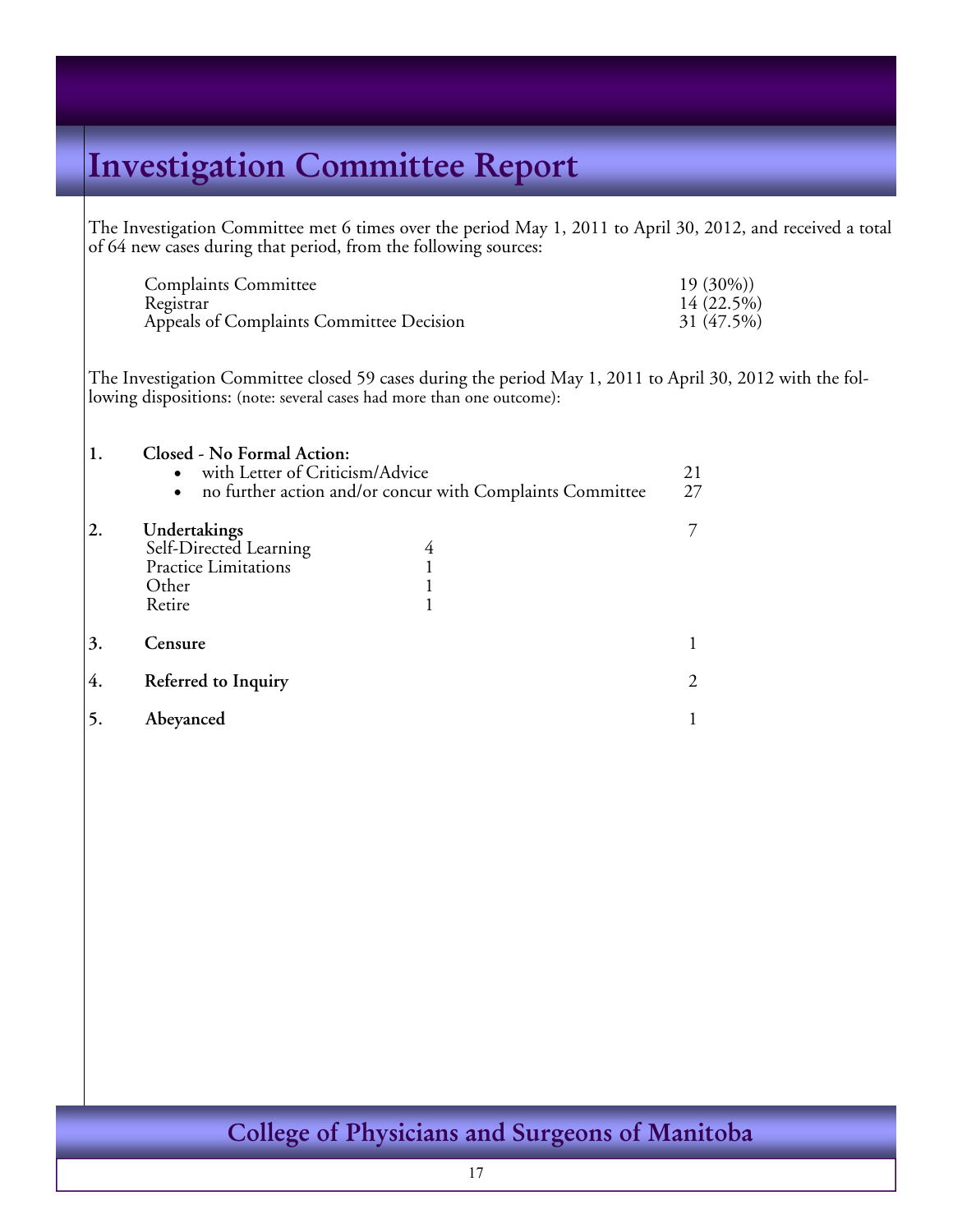# **Inquiry Committee Report**

- There were no Inquiry Panels completed between May 1, 2011 and April 30, 2012.
- There are two matters pending before the Inquiry Committee.

# **Appeal Committee Report**

- There were 20 appeals of Investigation Committee decisions to the Appeal Committee.
- The Appeal Committee confirmed the Investigation Committee decision in all twenty cases.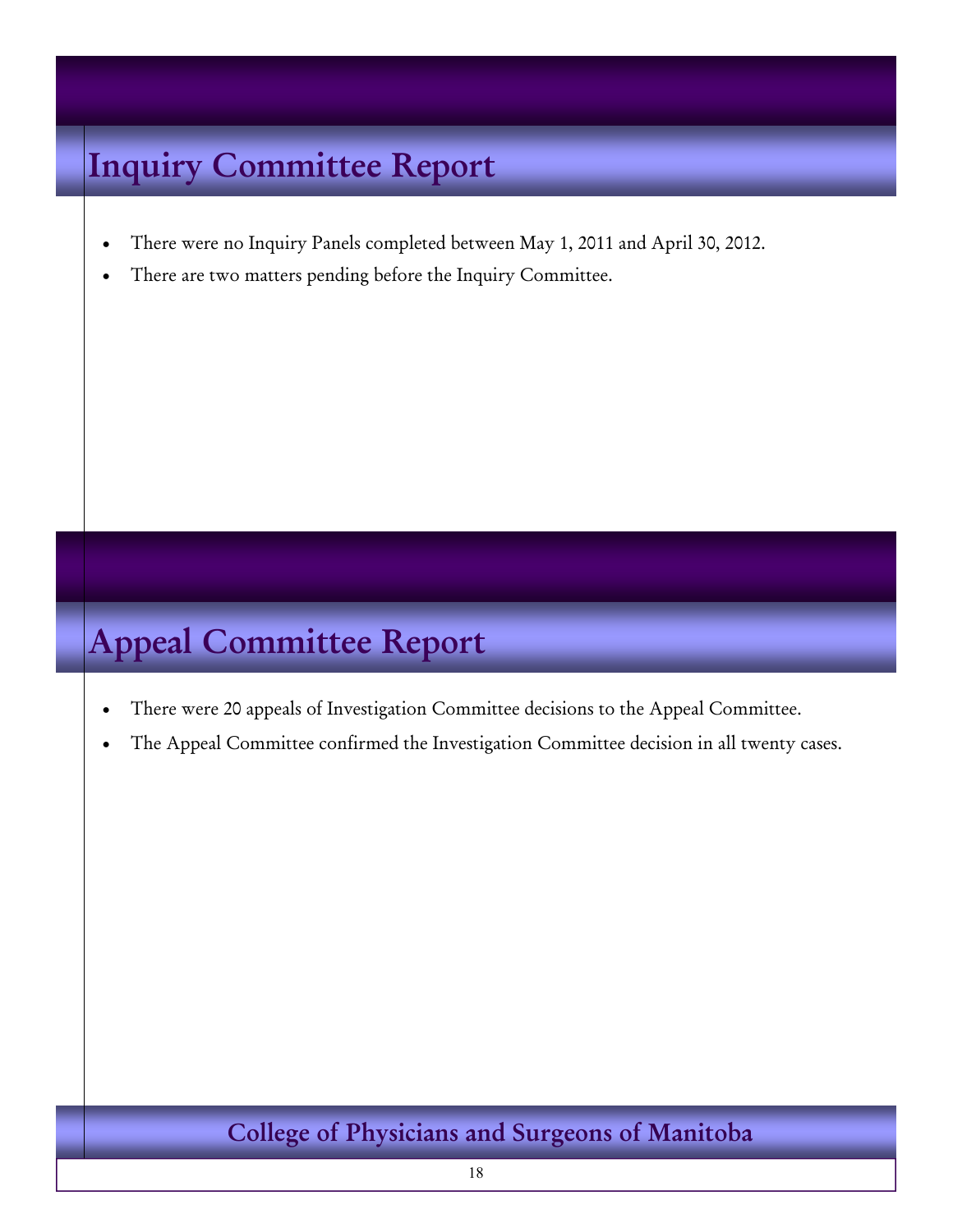# **Measuring the Competency of Members**

The College of Physicians and Surgeons of Manitoba utilizes a number of tools to review members' continuing competency. The most important of these is chart audits. Chart audits arise from a number of avenues:

- As part of the Qualifications process, new physicians on the conditional register undergo a chart audit at approximately 6 months of practice.
- The Standards Committee may direct an audit because the committee is reviewing a physician's practice.
	- Referral to Standards may come from the Investigation Committee, the Registrar, or the Executive Committee/Council.
- The Investigation Committee may order a chart audit as part of its review of a physician.
- Physicians over the age of 75 years have routine chart audits every 5 years.
- Chart audits are a significant component of accreditation surveys for non-hospital medical/surgical facilities which occur when the facilities open and every 5 years thereafter.
- The Child Health Standards Committee reviews the deaths of all patients between the ages of 29 days and 18 years.**\***
- The Maternal and Perinatal Health Standards Committee reviews many physician charts on a per case basis as they review maternal and perinatal morbidity and mortality.**\*\***

 **\***The Government of Manitoba provides funding for the operation of the subcommittee on Child Health standards. Its purpose is to maintain and improve the quality of medical practice as related to child health through peer review and analysis and through education rather than discipline. It functions as a public advocacy committee when appropriate.

**\*\***The Government of Manitoba provides funding for the operation of the subcommittee on Maternal and Perinatal Health standards. Its purpose is to maintain and improve the quality of medical practice as related to maternal and perinatal health through peer review and analysis; through education rather than discipline. It also functions as a public advocacy committee when appropriate.

Education and peer review are the two key components that assist continuing physician competence. In addition to the above educational audits, there are several other processes which act to ensure physician quality of care.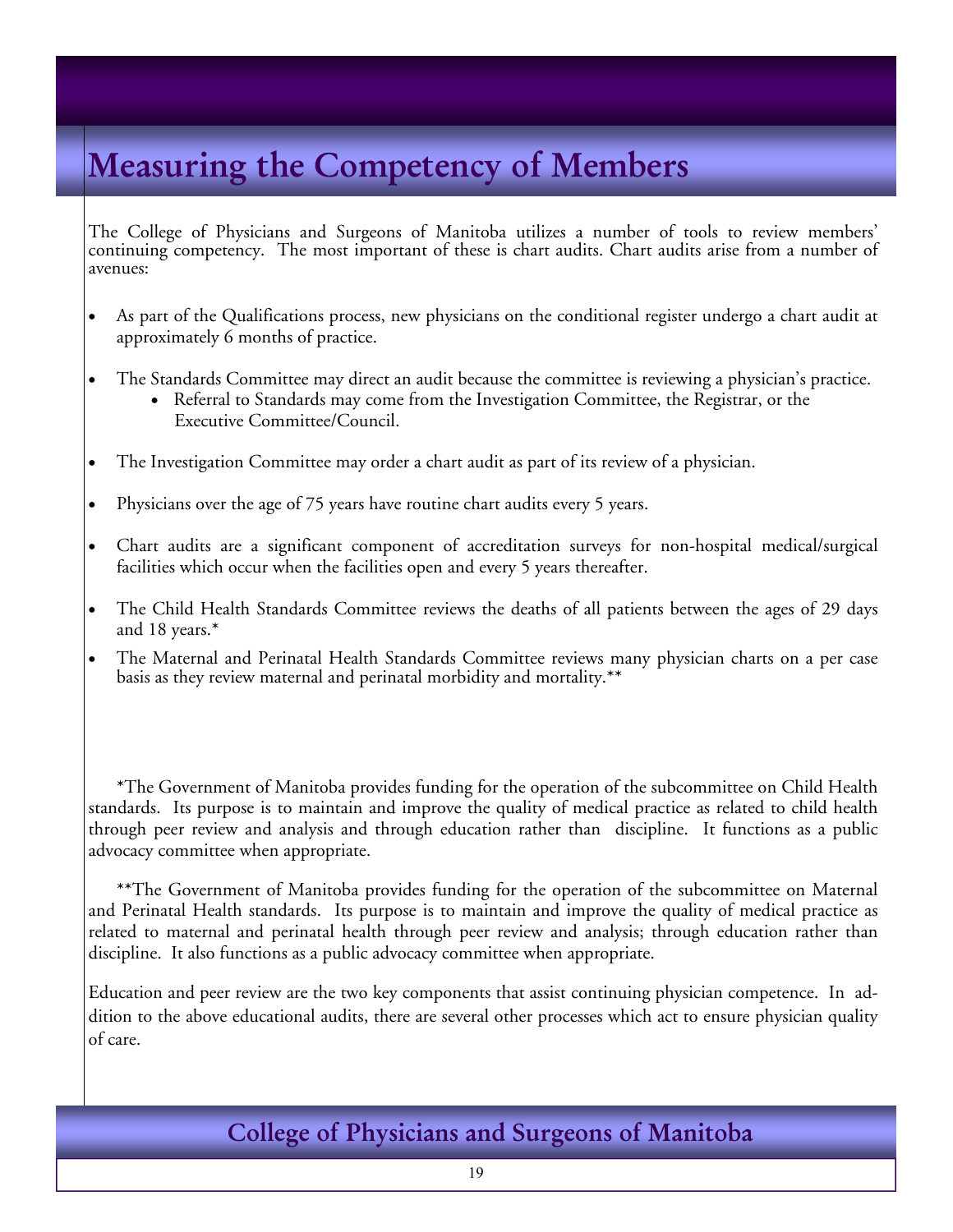# **Measuring the Competency of Members Cont'd**

The College newsletter outlines important new issues, especially related to the ethical practice of medicine.

- All physicians participate in Continuing Professional Development. All specialists must participate in the Maintenance of Certification Program of the Royal College of Physician & Surgeons of Canada. All family physicians must participate in the MainPro program of The College of Family Physicians of Canada.
- The Registrars provide many hours of educational sessions each year to the Faculty of Medicine at the University of Manitoba related to professional and ethical issues.
- Issues related to prescribing are reviewed with individual physicians. These may arise from complaints, Standards matters, calls to the Registrar from the Manitoba Pharmaceutical Association or comments from other physicians.
- Each hospital or Regional Health Authority has a Clinical Privileges Panel which reviews physicians' competencies in hospitals over the course of the year. When concerns are raised, they may refer these physicians to the College for further consideration.
- Physician members are legally and ethically required to report colleagues who may be at risk to the public to the Registrar. These individuals are then reviewed and appropriate educational action is taken.
- The College has introduced a mandatory review program called MPAR [Manitoba Physician Achievement Review]. MPAR is a multi-source performance assessment and feedback program that provides physicians with a view of their medical practice. Every 7 years doctors ask patients, medical colleagues and co-workers to complete a survey about their performance. Survey topics range from medical expertise and management ability to communication skills and success in relating to those with whom they work and those whom they serve. Feedback is presented to physicians in a confidential report that contains individualized data and comparisons to the average scores of physicians with a similar practice. This report helps doctors to build on their strengths and to identify opportunities for improvement.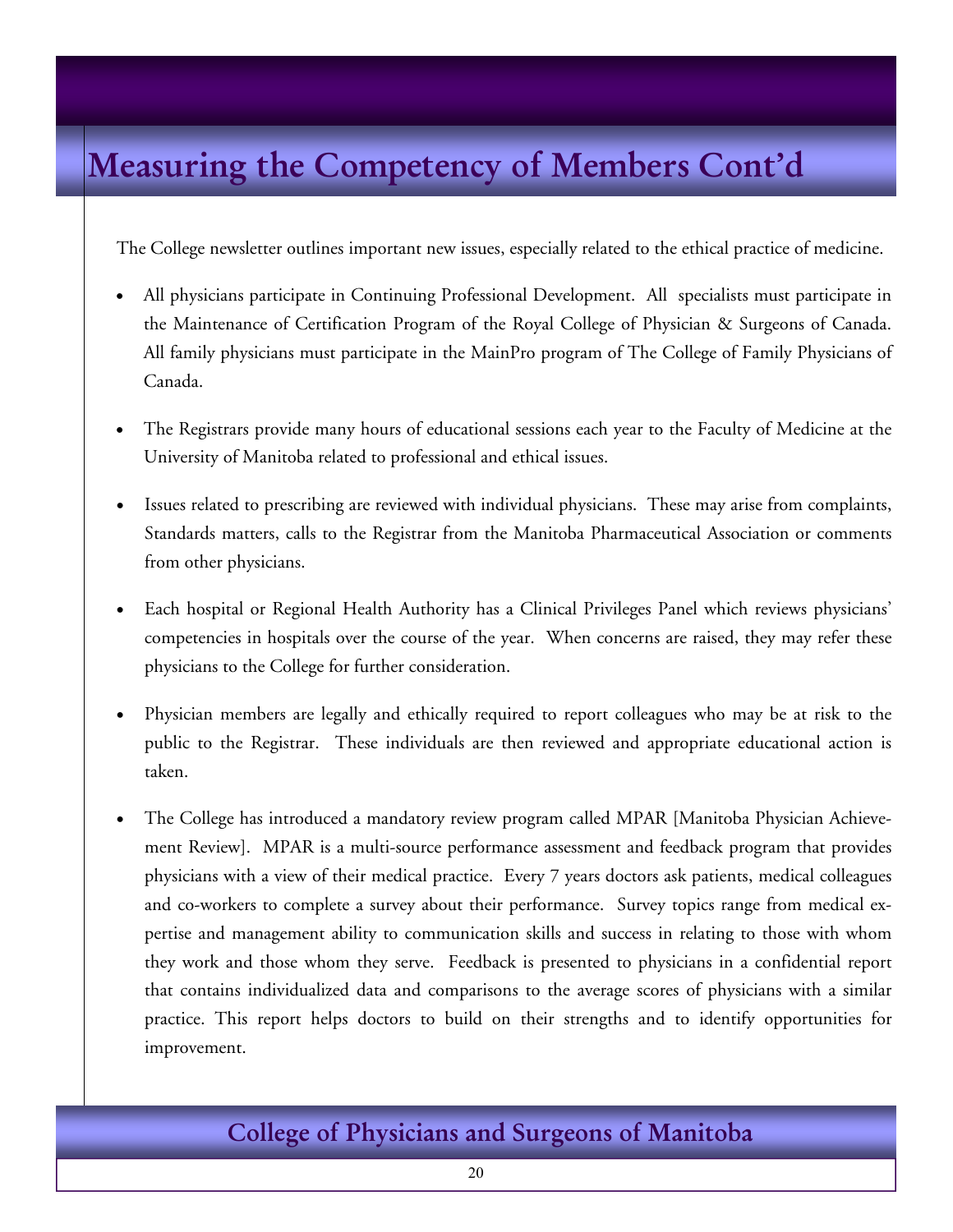# **Applications for Registration Received & Their Disposition**

Number of applications received : 574

Number registered: 453

304 on the Educational Register; 129 on the MB Medical Register (of which 51were conditional); 7 Clinical Assistants, 13 Physician Assistants

Did meet the requirements, not yet registered: 46

Did not meet the requirements: 25

Unknown at time of report whether or not met the requirements: 50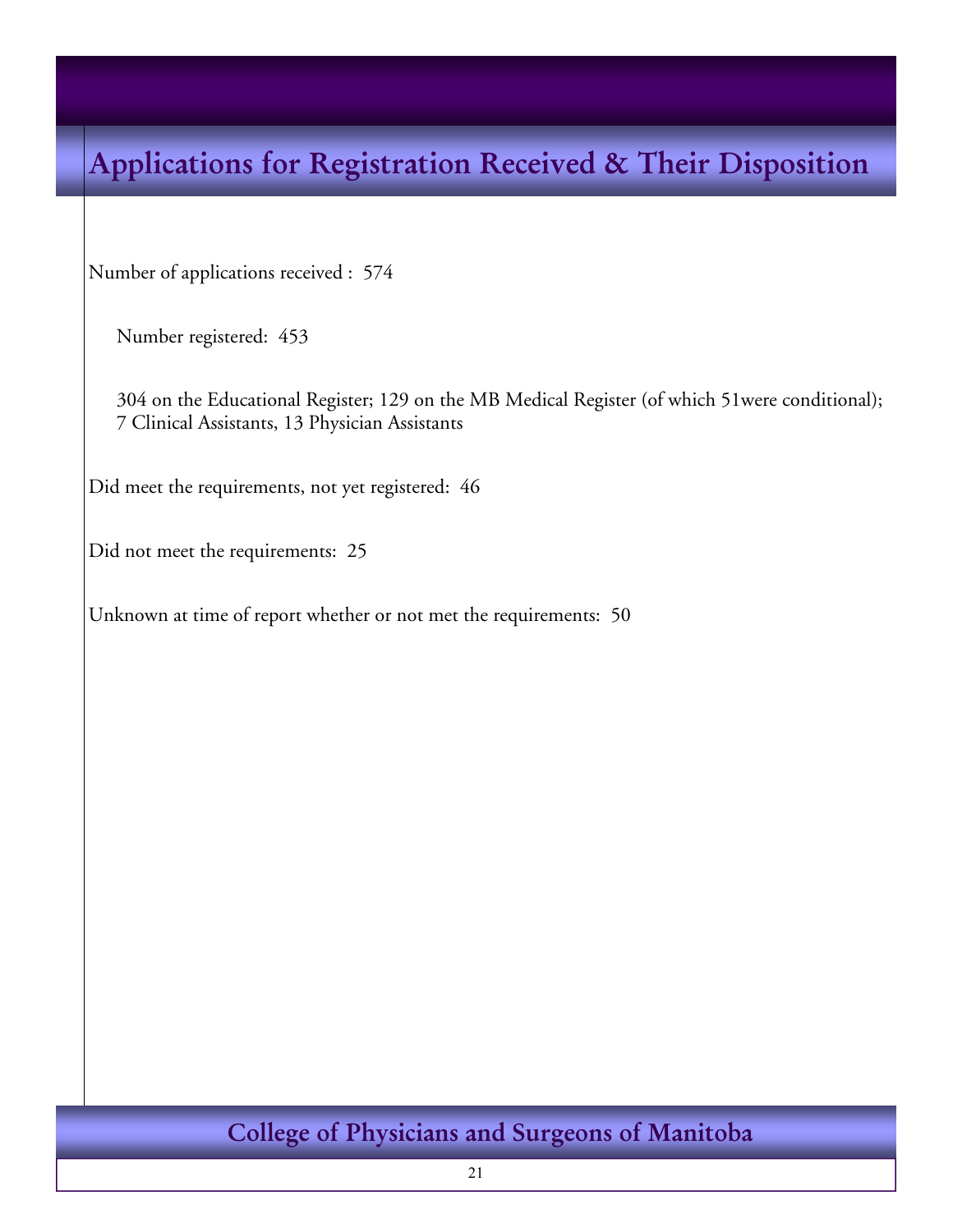# **Physician Resource Statistics**

#### (A) **CERTIFICATES OF REGISTRATION ISSUED**

During the period 1 May 2011 to 30 April 2012, 133 persons were issued registration and a full licence to practise. In total there were 159 certificates issued of which 24 were for a resident licence. Two physicians did not practise here.

#### **TABLE I MEDICAL PRACTITIONERS GRANTED REGISTRATION AND FULL LICENCE ANNUALLY IN MANITOBA 2003 - 2012 with Country of Qualification**

| Year                                                                         | Man                                                      | Can                                                             | <b>USA</b>          | UK&I Eur |                                        | Asia                                                                  | Aust             | NZ     |                                                                                                    | $ArC/S$ Am  | <b>Total</b>                                                       |
|------------------------------------------------------------------------------|----------------------------------------------------------|-----------------------------------------------------------------|---------------------|----------|----------------------------------------|-----------------------------------------------------------------------|------------------|--------|----------------------------------------------------------------------------------------------------|-------------|--------------------------------------------------------------------|
| 2003<br>2004<br>2005<br>2006<br>2007<br>2008<br>2009<br>2010<br>2011<br>2012 | 30<br>28<br>36<br>30<br>41<br>45<br>49<br>33<br>56<br>39 | 35<br>19<br>33<br>43<br>31<br>48<br>$\frac{26}{30}$<br>42<br>30 | 0<br>O<br>$\bigcap$ | 8        | 8<br>O<br>8<br>4<br>8<br>10<br>10<br>8 | 12<br>20<br>$2\overline{3}$<br>40<br>40<br>40<br>28<br>46<br>39<br>24 | 0<br>$\tilde{2}$ | 0<br>0 | 45<br>38<br>22<br>$\frac{2}{6}$<br>29<br>$\frac{25}{20}$<br>22<br>$\overline{2}\overline{1}$<br>20 | 4<br>4<br>0 | 136<br>121<br>129<br>152<br>157<br>181<br>135<br>153<br>189<br>133 |
| Total (10 Yr)                                                                | 387                                                      | 337                                                             | 16                  | 44       | 73                                     | 312                                                                   | 7                | 2      | 268                                                                                                | 40          | 1486                                                               |
| New Practitioners % of Total                                                 |                                                          |                                                                 |                     |          |                                        |                                                                       |                  |        |                                                                                                    |             |                                                                    |
| 2012                                                                         | 29.3                                                     | 22.5                                                            | 1.5                 | 2.3      | 6.0                                    | 18.1                                                                  | 1.5              | 0.0    | 15.0                                                                                               | 3.8         | 100%                                                               |
| Percentages may not be exact due to rounding                                 |                                                          |                                                                 |                     |          |                                        |                                                                       |                  |        |                                                                                                    |             |                                                                    |

#### (B) **NUMBER OF LICENSED PRACTITIONERS IN MANITOBA AS AT 30 APRIL 2012**

#### **TABLE II NUMBER OF LICENSED MEDICAL PRACTITIONERS IN MANITOBA 2003-2012**

| Year                                                                                 | Winnipeg %                                                                                                                                                                   | Outside<br>Winnipeg                                                       | $\frac{0}{0}$                                                                        | <b>Totals</b>                                                                        | <b>Net Gain</b><br><b>Net Loss</b>                                          |
|--------------------------------------------------------------------------------------|------------------------------------------------------------------------------------------------------------------------------------------------------------------------------|---------------------------------------------------------------------------|--------------------------------------------------------------------------------------|--------------------------------------------------------------------------------------|-----------------------------------------------------------------------------|
| 2002<br>2003<br>2004<br>2005<br>2006<br>2007<br>2008<br>2009<br>2010<br>2011<br>2012 | 1592<br>75.0<br>1618<br>75.2<br>1626<br>74.7<br>1640<br>75.0<br>1663<br>75.0<br>1688<br>74.3<br>1722<br>74.1<br>1788<br>75.1<br>1839<br>77.1<br>1870<br>75.7<br>1931<br>76.1 | 530<br>534<br>550<br>546<br>555<br>584<br>603<br>594<br>576<br>602<br>607 | 25.0<br>24.8<br>25.3<br>25.0<br>25.0<br>25.7<br>25.9<br>24.9<br>22.9<br>24.3<br>23.9 | 2122<br>2152<br>2176<br>2186<br>2218<br>2272<br>2325<br>2382<br>2415<br>2472<br>2538 | 48<br>$3\overline{0}$<br>24<br>10<br>32<br>54<br>53<br>57<br>33<br>57<br>66 |

The total of 2538 includes 63 fully licensed residents. There are no data on how many actually "moonlight", or to what extent.

Note: Due to continuing data conversion requirements, the total for 2011 has been corrected to 2472 and the total for 2010 has been corrected to 2415.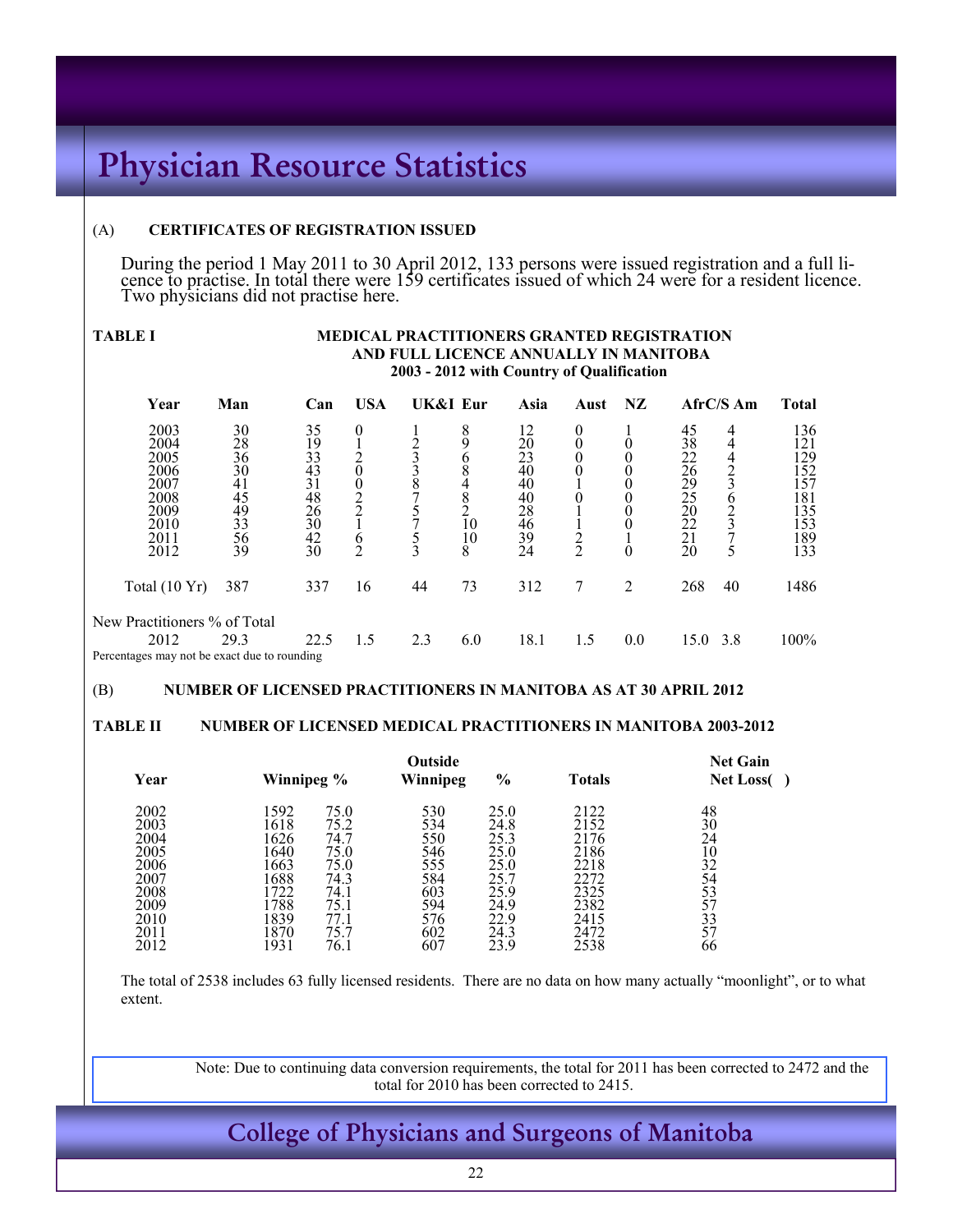The following table shows the possible influence of this resident population on the number in active practice.

| (Full Licence: FL; |      |    | Resident Licence: RL) |    |       |
|--------------------|------|----|-----------------------|----|-------|
|                    | FL   |    | Subtotal              | RL | Total |
| 2007               | 2237 | 35 | 2272                  | 24 | 2296  |
| 2008               | 2289 | 36 | 2325                  | 22 | 2346  |
| 2009               | 2345 | 37 | 2382                  | 22 | 2404  |
| 2010               | 2386 | 56 | 2442                  | 19 | 2461  |
| 2011               | 2456 | 46 | 2502                  | 22 | 2524  |
| 2012               | 2475 | 63 | 2538                  | 20 | 2558  |

#### $(C)$ (C) **EDUCATIONAL REGISTER**

Postgraduate physicians in training programs are now referred to as residents. They may be pre-registration (Educational Register) or they may have met the registration requirements and are eligible for an independent licence. This latter category of residents may opt to practise only within their residency program (resident licence) or may obtain a full licence.

|                               | 2012 | $\frac{0}{0}$ |
|-------------------------------|------|---------------|
| <b>Medical Students</b>       | 440  |               |
| Physician Assistant Students  | 24   |               |
| Postgraduate trainees         | 454  |               |
| Total on Educational Register | 918  | 91.7          |
| On Resident Licence           | 20   | 20            |
| <b>Full Licence</b>           | 63   | 6.3           |
| <b>TOTAL</b>                  | 1001 | 100.0         |

#### (D) **DISTRIBUTION OF PRACTITIONERS**

The following tables analyse the composition of the physicians in Manitoba by various breakdowns.

#### TABLE III

 DISTRIBUTION OF MEDICAL PRACTITIONERS BY COUNTRY OF QUALIFICATION as at 30 April 2012 (as a percentage)

|      |              | Winnipeg | <b>Brandon</b> | Rural | Resident |
|------|--------------|----------|----------------|-------|----------|
|      |              | 1931     | 132            | 475   | 20       |
| $\%$ | Man          | 56.1     | 22.7           | 30.7  | 45.0     |
|      | Can          | 16.5     | 12.1           | 6.3   | 20.0     |
|      | Total Canada | 72.6     | 34.8           | 37.0  | 65.0     |
|      | <b>USA</b>   | 0.9      | 0.8            | 0.6   | 0.0      |
|      | UK & Irel    | 4.8      | 6.1            | 5.9   | 10.0     |
|      | Eur          | 4.3      | 1.5            | 2.7   | 0.0      |
|      | Asia         | 11.9     | 34.1           | 36.2  | 10.0     |
|      | Aust/NZ      | 0.3      | 0.0            | 0.6   | 0.0      |
|      | Afr          | 3.5      | 17.4           | 15.2  | 15.0     |
|      | S.Am         | 1.8      | 5.3            | 1.7   | 0.0      |

Percentages may not be exact due to rounding.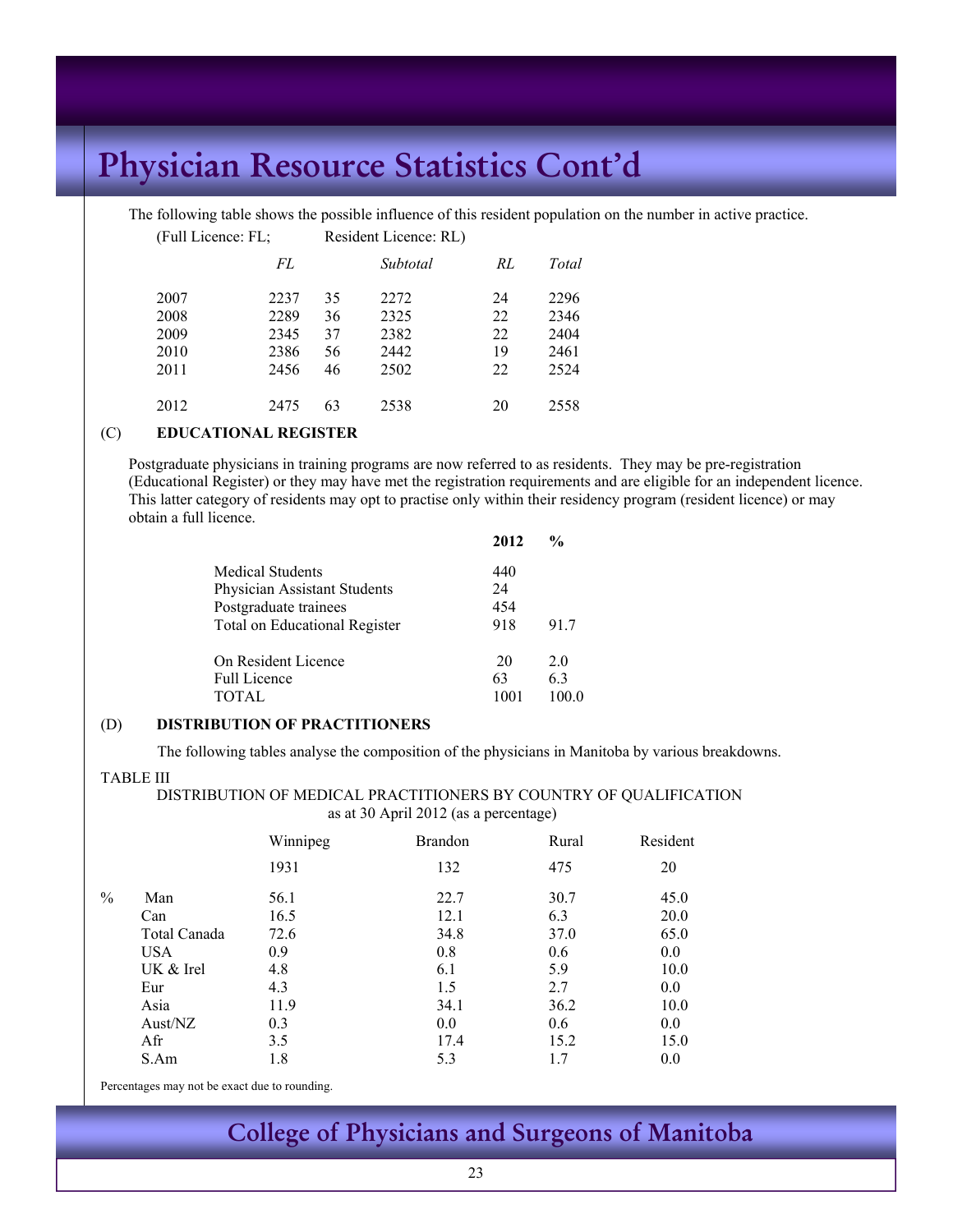#### **TABLE IV**

#### **PERCENTAGE OF MEDICAL PRACTITIONERS IN MANITOBA AS TO COUNTRY OF QUALIFICATION**

|                                 | 2012 |
|---------------------------------|------|
| Manitoba Graduates              | 497  |
| <b>Other Canadian Graduates</b> | 14.3 |
| <b>TOTAL CANADA</b>             | 64.0 |
| United Kingdom & Ireland        | 5.0  |
| Asia                            | 17.6 |
| Other                           | 134  |

#### **TABLE V**

#### **GEOGRAPHIC DISTRIBUTION OF FEMALE PRACTITIONERS**

|      | Winnipeg | <b>Brandon</b> | Rural | <b>Total</b> | <b>Resident</b><br>Licence |
|------|----------|----------------|-------|--------------|----------------------------|
| 1982 | 213      | 8              | 44    | 265          | 51                         |
| 2012 | 651      | 33             | 158   | 842          | 7                          |

33.2% of fully licensed physicians are female. 34.0% of practitioners in Winnipeg are women, 25.8% in Brandon and 31.9% in rural Manitoba. 35.0% of those with a residency licence are female. During the past 30 years there has been an increase of 438 women in Winnipeg, 25 in Brandon and 114 in the remainder of the province.

#### **TABLE VI**

.

#### **AGES OF DOCTORS RESIDING IN MANITOBA AS AT 30 APRIL 2012**

|             | Winnipeg     | <b>Brandon</b> | Rural        | <b>Total</b> |        |
|-------------|--------------|----------------|--------------|--------------|--------|
| Over 70     | (4.9)<br>95. | (4.6)<br>6     | (3.2)<br>15. | 116          | (4.6)  |
| $65 - 70$   | 170 (8.8)    | (8.3)<br>11    | (5.1)<br>24  | 205          | (8.1)  |
| $56 - 64$   | 422(21.9)    | 26(19.7)       | 90 (18.9)    | 538          | (21.2) |
| $46 - 55$   | 526(27.2)    | 46 (34.9)      | 145(30.5)    | 717          | (28.3) |
| $36 - 45$   | 534 (27.7)   | 35(26.5)       | 154(32.4)    | 723          | (28.5) |
| $31 - 35$   | 167<br>(8.7) | (6.1)<br>8     | 40 (8.4)     | 215          | (8.5)  |
| 30 or under | (0.9)<br>17  | (0.0)<br>0     | (1.5)        | 24           | (0.9)  |

Percentages (shown in brackets) may not be exact due to rounding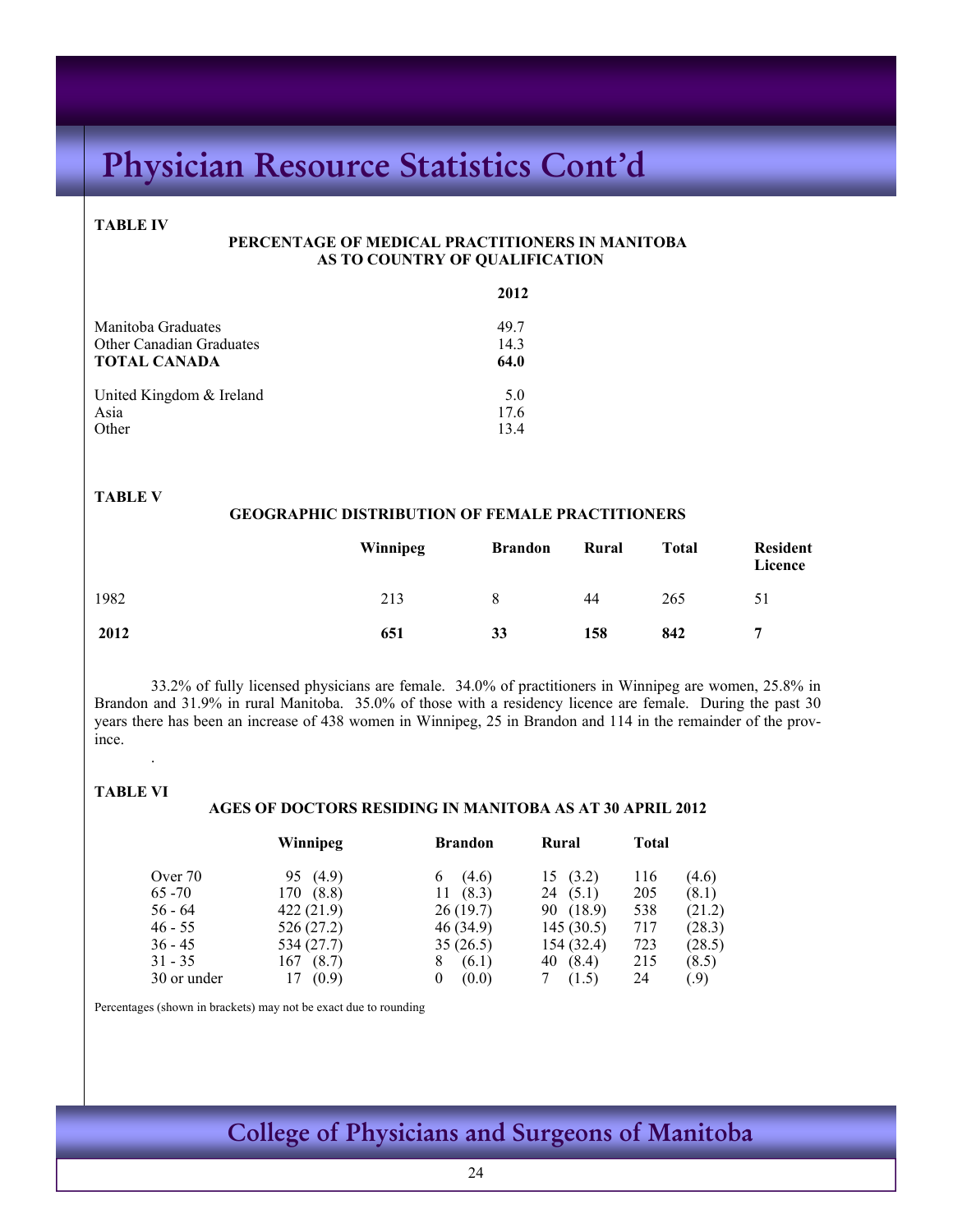#### **(E) MANPOWER CHANGES from 1 May 2011 to 30 April 2012**

# TABLE VII **ADDITIONS** AND DELETIONS

In response to requests, the additions and deletions refer to a physician's status at the beginning of the reporting period and at the end of the reporting period.

Deletions includes deaths, retirements, erasures, and transfers to Residency Licence.

Additions are those entering who initiate a licence to practise and includes those who were previously registered.

| <b>ADDITIONS</b> | <b>DELETIONS</b>        |                                    |                  |  |
|------------------|-------------------------|------------------------------------|------------------|--|
|                  | 2012                    | <b>AGE</b>                         | 2012             |  |
|                  | 16                      | 30 or under                        | $\boldsymbol{0}$ |  |
|                  | 64                      | 35<br>31                           | 17               |  |
|                  | 61                      | $36 - 45$                          | 42               |  |
|                  | 17                      | $46 - 55$                          | 23               |  |
|                  | $\boldsymbol{7}$        | $56 - 64$                          | $\,$ 8 $\,$      |  |
|                  | $\overline{\mathbf{3}}$ | $65 - 70$                          | $\overline{3}$   |  |
|                  | $\overline{c}$          | over 70                            | 11               |  |
|                  | 170                     |                                    | 104              |  |
|                  |                         | YEARS SINCE QUALIFICATION          |                  |  |
|                  | 46                      | 5 or less                          | $\overline{2}$   |  |
|                  | 56                      | 10<br>6                            | 21               |  |
|                  | 59                      | 11 30                              | 58               |  |
|                  | 9                       | over 30                            | 23               |  |
|                  | 170                     |                                    | 104              |  |
|                  |                         | YEARS SINCE REGISTERED IN MANITOBA |                  |  |
|                  | 146                     | 5 or less                          | 48               |  |
|                  | 9                       | $6 - 10$                           | 23               |  |
|                  | 9                       | $11 - 30$                          | 24               |  |
|                  | 6                       | over 30                            | 9                |  |
|                  | 170                     |                                    | 104              |  |
|                  |                         | PLACE OF QUALIFICATION             |                  |  |
|                  | 62                      | Manitoba                           | 24               |  |
|                  | 37                      | Canada                             | 24               |  |
|                  | $\overline{c}$          | <b>USA</b>                         | $\mathbf{1}$     |  |
|                  | 5                       | UK & Ireland                       | 5                |  |
|                  | 5                       | Europe                             | 8                |  |
|                  | 27                      | Asia                               | 20               |  |
|                  | $\overline{2}$          | Australia/New Zealand              | $\overline{1}$   |  |
|                  | 23                      | Africa                             | 18               |  |
|                  | 7                       | C/S America                        | 3                |  |
|                  | 170                     |                                    | 104              |  |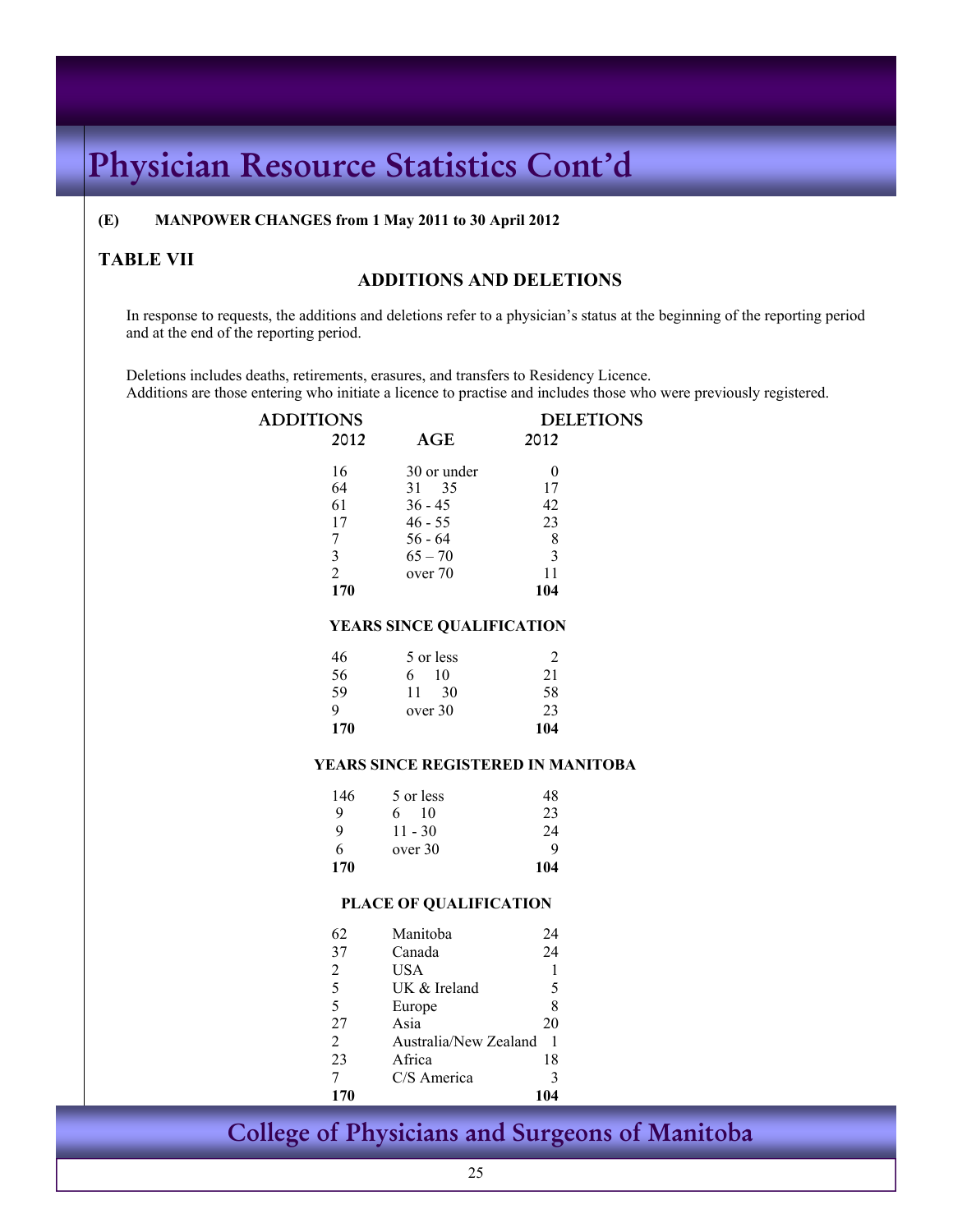### **DEATHS or DELETIONS 2012**

| Deaths                                  | $\mathcal{L}$ |
|-----------------------------------------|---------------|
| <b>Transferred to Residency Licence</b> | $\mathcal{L}$ |
| Removed from Register/Suspended 0       |               |
| No Longer Practising/Retired            | 10            |

| <b>Atlantic Provinces</b> |    |
|---------------------------|----|
| Quebec                    | 3  |
| Ontario                   | 20 |
| Saskatchewan              | 2  |
| Alberta                   | 10 |
| <b>British Columbia</b>   | 8  |
| NWT/NU                    |    |
| <b>TOTAL CANADA</b>       | 44 |
| U.S.A.                    |    |
| $U.K.$ & Ireland          |    |
| Others/Unknown            |    |

### **(F) SPECIALIST REGISTER**

There were 1251 specialists enrolled on the Specialist Register as at 30 April 2012.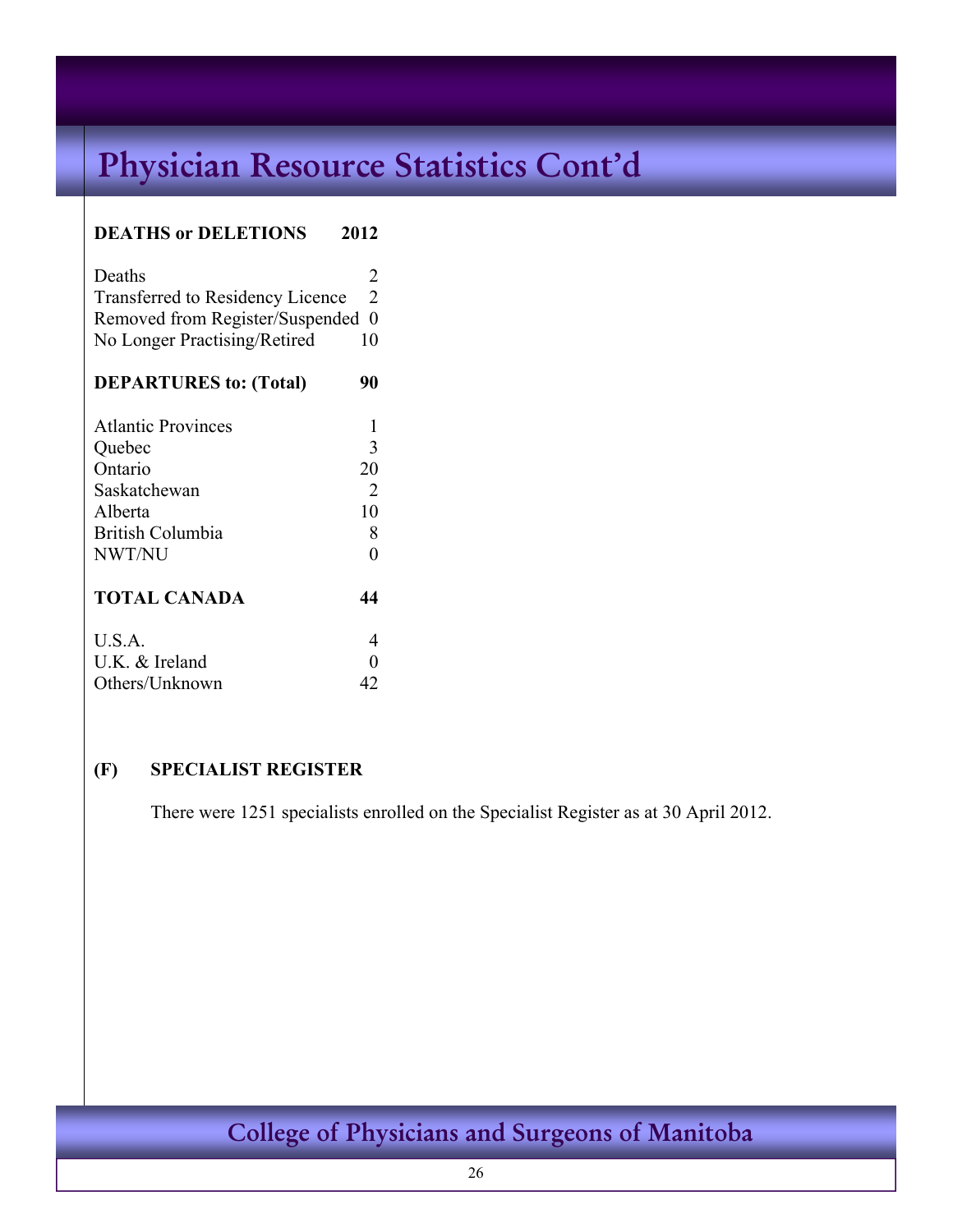#### **(H) CERTIFICATES OF PROFESSIONAL CONDUCT (COPC)**

During the period 1 May 2011 to 30 April 2012, 553 COPCs were issued. These are usually required for the purposes of obtaining registration in another jurisdiction. The following table indicates the purposes for which the certificates were issued and a comparison with 2011.

| <b>Provincial Licensing Bodies:</b> | 2012           | 2011           |
|-------------------------------------|----------------|----------------|
| <b>British Columbia</b>             | 92             | 92             |
| Alberta                             | 85             | 60             |
| Saskatchewan                        | 25             | 18             |
| Ontario                             | 102            | 130            |
| Quebec                              | 5              | 6              |
| Prince Edward Island                | $\overline{2}$ | 1              |
| New Brunswick                       | 3              | 9              |
| Nova Scotia                         | 14             | $\overline{7}$ |
| Newfoundland/Labrador               | 10             | 5              |
| Northwest Territories/Nunavut       | 16             | 11             |
| Yukon                               | $\theta$       | $\overline{2}$ |
| Australia & New Zealand             | 12             | 12             |
| Overseas                            | 7              | 9              |
| U.S.A.                              | 37             | 58             |
| <b>WRHA</b>                         | 56             | 49             |
| <b>Brandon RHA</b>                  | 1              | 3              |
| <b>CFPC</b>                         | 86             | 54             |
| <b>TOTALS</b>                       | 553            | 526            |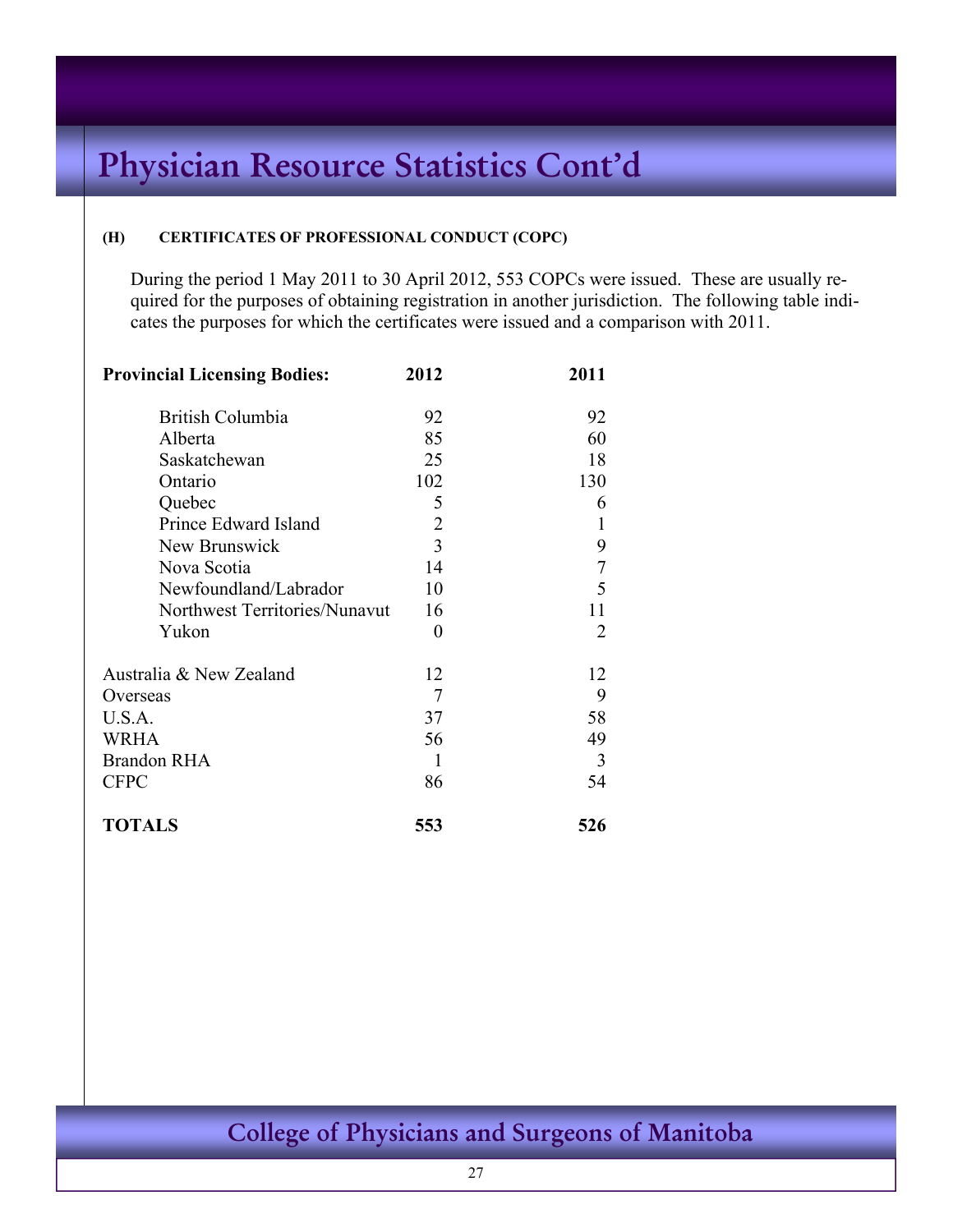# **By-Law Changes May 1, 2011—April 30, 2012**

### **June 2011**

Bylaw #1— Schedule E (fees)

Bylaw #1— Article 4—Elections—Nominating Process

Bylaw # 1—Article 8—Committees—Nominating Process

Bylaw # 1—Article 16— Renewal of Licensure—Information Collected

Bylaw # 1—Schedule J—Continuing Competence—Added to Bylaw #1

Bylaw # 7—Article 12—Names of Corporations– Rewording

### **March 2012**

Bylaw #1—Article 4—Elections— Electronic Voting Procedure

Bylaw # 3—Part 2—Facility Accreditation –Temporary Accreditation

Bylaw #6 - Section 2—Establishment of Subcommittees